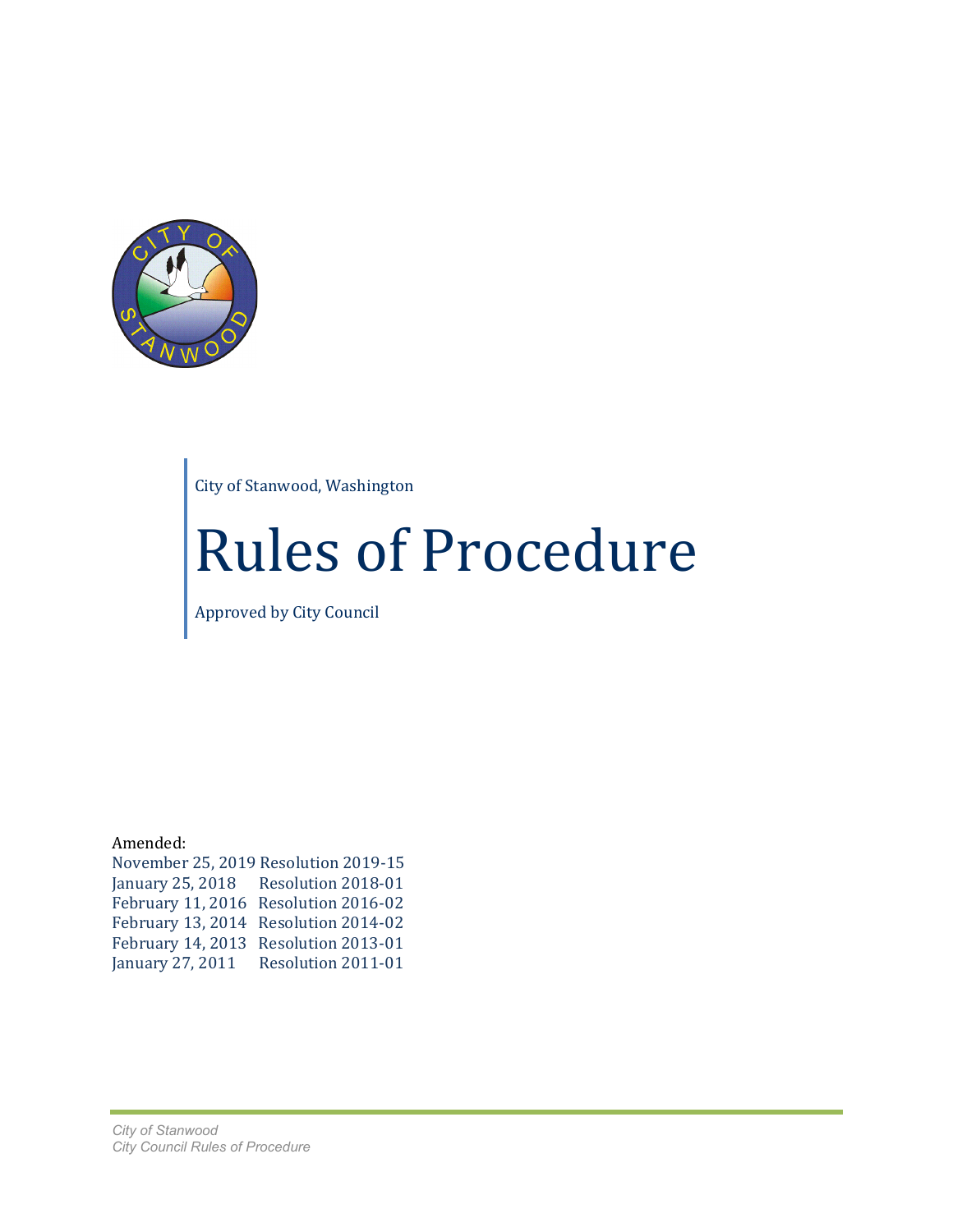## **TABLE OF CONTENTS**

| Section I – General Provisions                                                    |                    |
|-----------------------------------------------------------------------------------|--------------------|
| Council Meeting Location - Rule 1                                                 | Page 1             |
| Council Meetings - Rule 2                                                         | Page 1             |
| Council Meetings Open to the Public – Rule 3                                      | Page 1             |
| Presiding Officer - Rule 4                                                        | Page 1             |
| Vacancy in Mayor's Office – Rule 5                                                | Page 2             |
| Presiding Officer - Duties - Rule 6                                               | Page 2             |
| Election of Mayor Pro Tempore - Rule 7                                            | Page 2             |
| Quorum - Rule 8                                                                   | Page 2             |
| Attendance, Excused Absences – Rule 9, Rule 9.1                                   | Page 3             |
| Special Council Meetings – Rule 10                                                | Page 3             |
| Council Meeting Agenda – Rule 11                                                  | Page 4             |
| Workshops - Rule 12                                                               | Page 4             |
| Clerk of the Council Rule 13                                                      | Page 4             |
|                                                                                   |                    |
| Mail Distribution Procedure - Rule 14                                             | Page 4             |
| Section II – Duties and Privileges of Members                                     |                    |
| Forms of Address - Rule 15                                                        | Page 5             |
| Seating Arrangement – Rule 16                                                     | Page 5             |
| Appearance of Fairness Doctrine – Rule 17                                         | Page 5             |
| Dissents and Protests - Rule 18                                                   | Page 5             |
| Administrative Interference by Councilmembers – Rule 19                           | Page 5             |
| <b>Section III - Council Procedures</b>                                           |                    |
| Rules of Order – Rule 20                                                          | Page 6             |
| Motions – Rule 21                                                                 | Page 6             |
| Order of Business - Rule 22                                                       | Page 6             |
| Reading of Minutes – Rule 23                                                      | Page 9             |
| Actions for a Public Hearing – Rule 24                                            | Page 9             |
| Voting - Rule 25                                                                  | Page 9             |
| Decorum - Rule 26                                                                 | Page 10            |
| Enforcement of Decorum - Rule 27                                                  | Page 10            |
| Adjournment – Rule 28                                                             | Page 11            |
| Committees - Rule 29                                                              | Page 11            |
| Enacted Ordinances, Resolutions, and Motions – Rule 30                            | Page 12            |
| <b>Resolutions – Rule 31</b>                                                      | Page 13            |
| Ordinances - Rule 32                                                              | Page 13            |
| Ordinance Amendment and Repeal Procedure - Rule 33                                | Page 14            |
| Ordinance Effective Date - Rule 34                                                | Page 14            |
| Permission Required to Address the Council - Rule 35<br>Reconsideration - Rule 36 | Page 15            |
| Addressing Council After a Motion is Made - Rule 37                               | Page 15            |
| Manner of Addressing Council – Rule 38                                            | Page 15<br>Page 15 |
| Complaints and Suggestions to Council - Rule 39                                   |                    |
| Council Communications - Rule 40                                                  | Page 16<br>Page 16 |
| Filling Council Vacancies - Rule 41                                               | Page 21            |
| Suspension and Amendments - Rule 42, Rule 43                                      | Page 21            |
|                                                                                   |                    |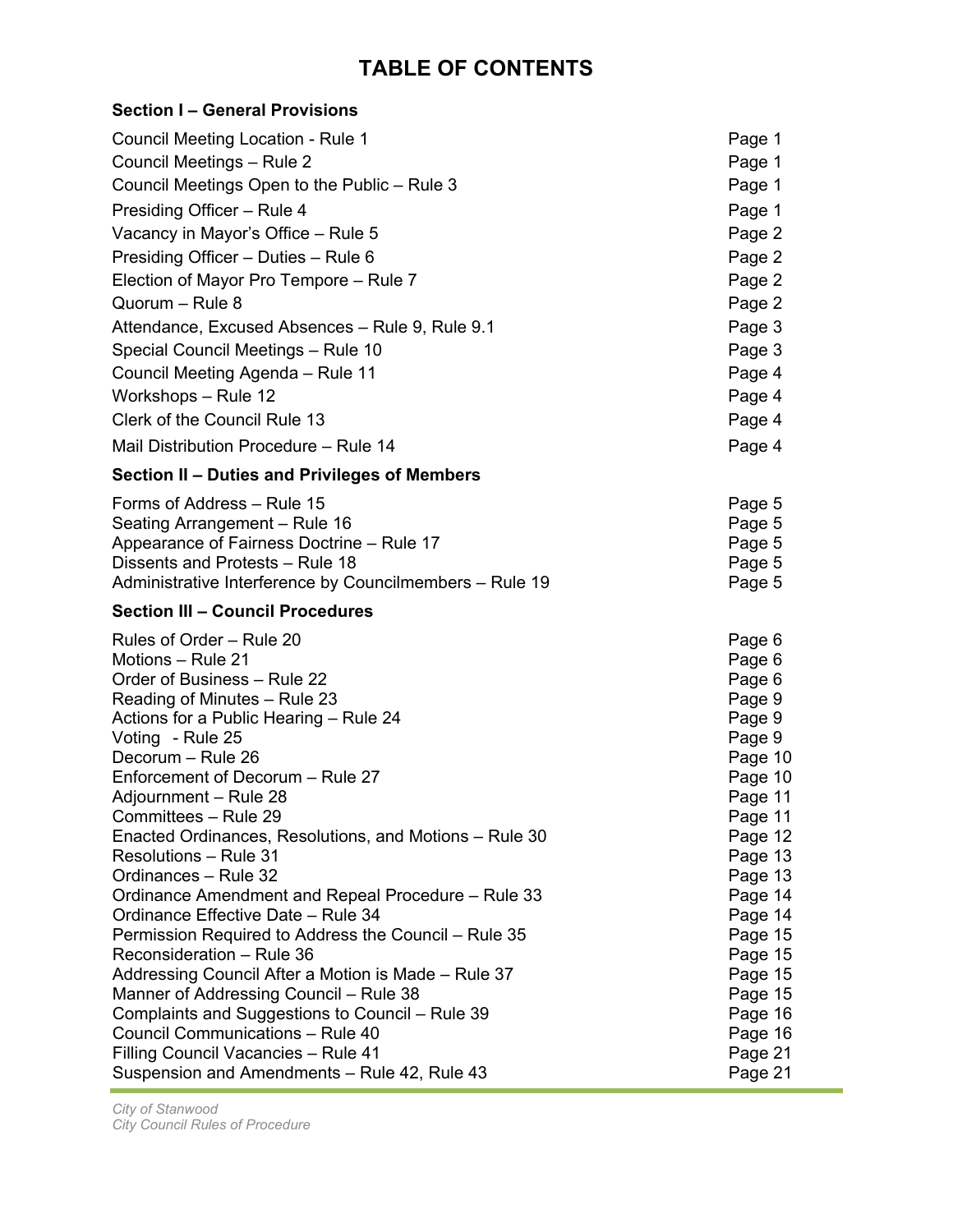## **SECTION I GENERAL PROVISIONS**

#### **COUNCIL MEETING – LOCATION**

**Rule 1**. All regular meetings of the Stanwood City Council shall be held in the official proclaimed Council Chambers, unless:

- (a) Notice has been given, as required by SMC 2.44.020 for a special meeting, which states an alternate location; or
- (b) The meeting is convened in council chambers and moved to another location for review of city business, or for the convenience of the council.

#### **COUNCIL MEETINGS**

**Rule 2**. The regular meetings of the Stanwood City Council shall be held at 7:00 p.m. on the second and fourth Thursday of each month. When the date for any regular meeting of the City Council falls upon a day designated by law as a legal or national holiday, such meeting shall be held at the same hour on the next succeeding Monday or the previous Monday, not a holiday. (SMC 2.44.035)

Cancellations. During an open public meeting a majority of the Council may agree to cancel an upcoming regular meeting, special meeting, or workshop meeting. Also, if no items of business have been submitted to the City Clerk for consideration at said upcoming meeting, the Mayor, Mayor pro tem and City Clerk may cancel the upcoming meeting, if all agree. In the case of such cancellation, payroll checks and vouchers will be approved at the next regular City Council meeting. (RCW 42.24.180/SMC 3.20.020)

#### **COUNCIL MEETINGS - OPEN TO THE PUBLIC**

**Rule 3**. All regular and special meetings of the Stanwood City Council shall be open to the public, except as provided for in Chapter 42.30 RCW.

#### **PRESIDING OFFICER**

**Rule 4**. The Mayor shall preside at all meetings of the Council, and be recognized as the Presiding Officer and Chief Executive Officer of the City. In the case of the Mayor's absence or temporary disability the Mayor pro tempore shall act as Mayor during the continuance of the absence. In case of the absence or temporary disability of the Mayor and the Mayor pro tempore, a Mayor pro tempore selected by members of the Council shall act as Mayor during the continuance of the absences or disabilities and shall perform the duties of the Mayor, except that he shall not have the power to appoint or remove any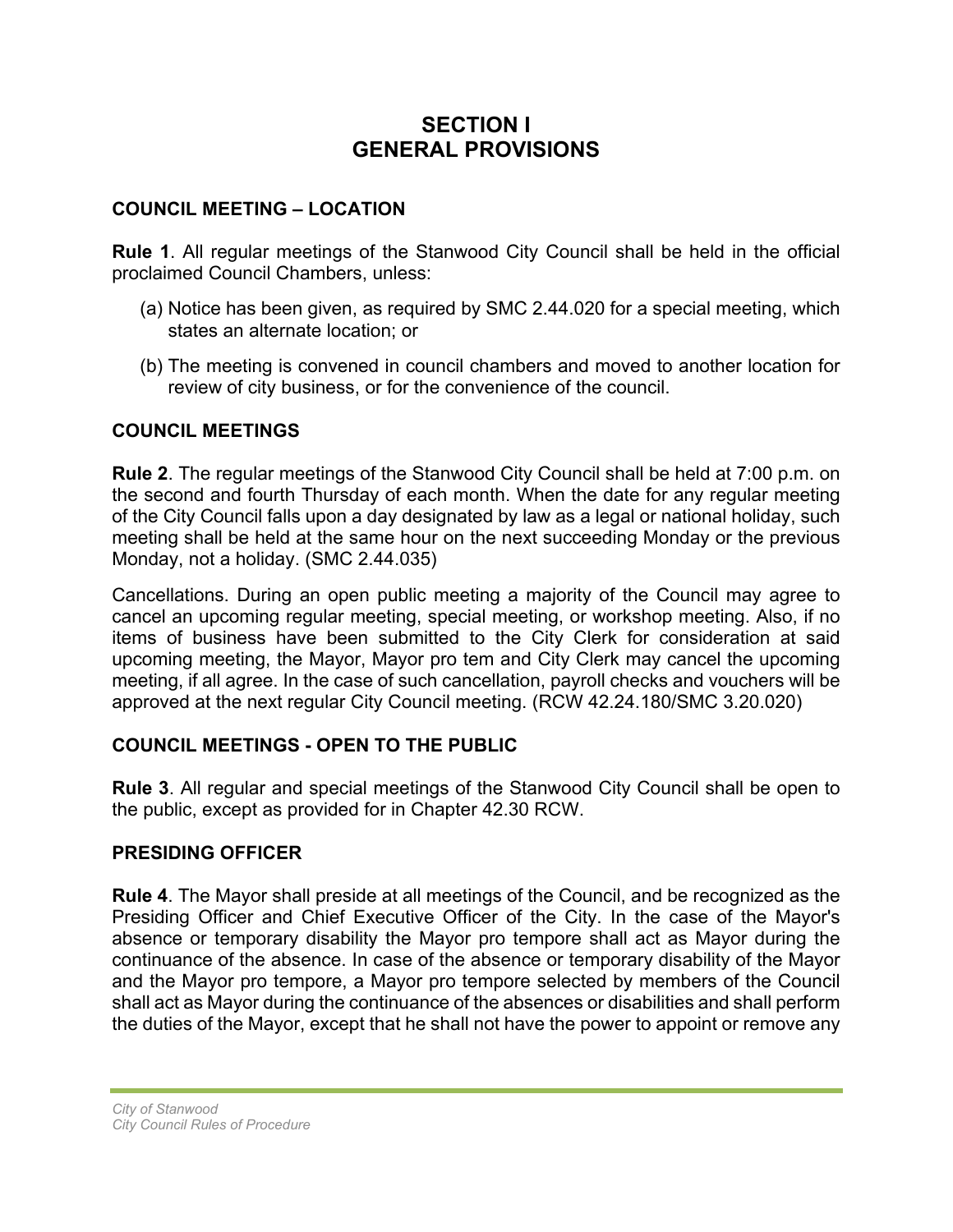officer or to veto any ordinance. The Mayor or Mayor pro tempore is referred to as "Presiding Officer" from time to time in these rules of procedure. (RCW 35A.12.100 & 110)

## **VACANCY IN MAYOR'S OFFICE**

**Rule 5**. Per RCW 42.12 If a vacancy occurs in the office of the Mayor, the City Council, at its next regular meeting, shall appoint a qualified person who shall serve as Mayor until a Mayor is elected and certified at the next general municipal election.

## **PRESIDING OFFICER – DUTIES**

**Rule 6.** The Presiding Officer should preserve strict order and decorum at all regular meetings and special meetings of the council. He/she shall clearly state every motion brought forth by the Council, announce the decision of the Council on all subjects, and decide all questions of order, subject, however, to an appeal to the Council by a councilmember, in which event a majority vote of the Council shall govern and conclusively determine the question of order. He/she shall have a vote only in the case of a tie in the votes of the councilmembers with respect to matters other than the passage of any ordinance, grant, or revocation of franchise or license, or any resolution for the payment of money. RCW 35A.12.100. A duly elected Mayor pro tempore may vote in any case. The Mayor and the Mayor pro tempore shall have the power to administer oaths and affirmations, take affidavits and certify them. The Mayor, or the Mayor pro tempore when acting as Mayor, shall sign all conveyances made by the City and all instruments which require the seal of the City. (RCW 35A.12.100 & 110)

## **ELECTION OF MAYOR PRO TEMPORE**

**Rule 7**. Annually, at the first meeting of the City Council, the members thereof shall choose a member from among their number who shall have the title of Mayor Pro Tempore. In addition to the powers conferred upon him/her as Mayor Pro Tempore, he/she shall continue to have all the rights, privileges and immunities of a member of the Council. If a vacancy occurs in the office of Mayor Pro Tempore, the members of the council at their next regular meeting should select a Mayor Pro Tempore from among their number for the unexpired term.

## **QUORUM**

**Rule 8**. Four (4) elected members of the Council shall constitute a quorum for the transaction of business. In the absence of a quorum, the Presiding Officer may, at the insistence of any two Councilmembers present, compel the attendance of absent members. If only one member is present, he shall have the duty and authority to fix the time and place to which to adjourn and to take measures to obtain a quorum. The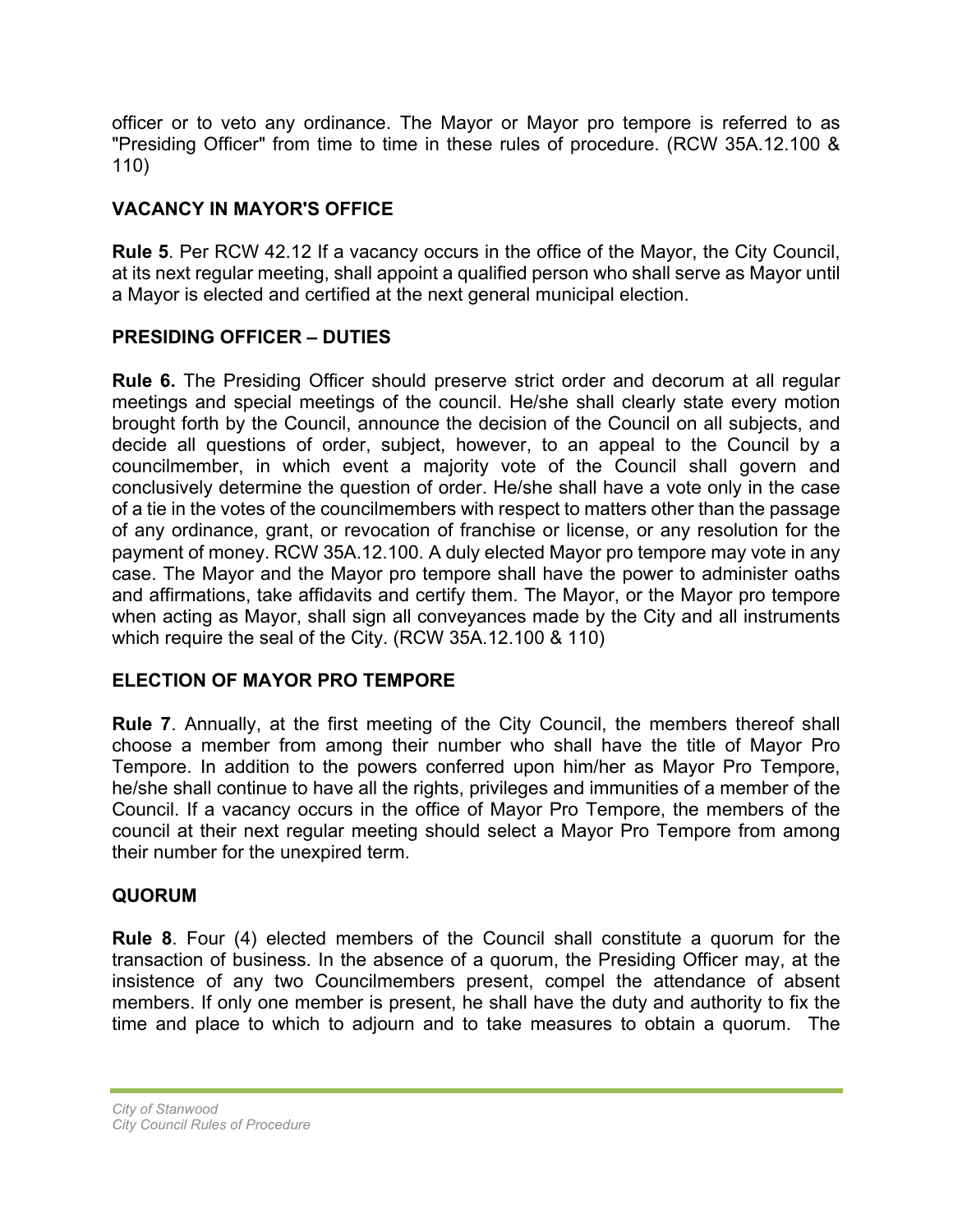passage of any ordinance, grant or revocation of franchise or license, and any resolution for the payment of money shall require the affirmative vote of at least a majority of the whole membership of the council. (RCW 35A.12.120)

## **ATTENDANCE, EXCUSED ABSENCES**

**Rule 9**. A Councilmember shall forfeit his/her office by failing to attend three consecutive regular meetings of the Council without being excused by the Council. Members of the Council may be so excused by complying with this section. Councilmembers should contact the City Clerk or the Presiding Officer prior to the meeting and state the reason for his/her inability to attend the meeting. Following roll call, the Presiding Officer shall inform the Council of the member's absence, the council may request the reason for such absence, if such request is made, then the Presiding Officer shall inform Council of such reason if it is known. Council may or may not make a motion to excuse the member's absence. (This vote on motion may be a verbal yah or nay.) The City Clerk will make an appropriate notation in the minutes. (RCW 35A.12.060)

**Rule 9.1**. Attendance of City Staff: The City Administrator, City Attorney, City Clerk, Fire Chief, Police Chief, Public Works Director, Finance Director and Community Development Director shall attend all regular meetings of the City Council unless excused by the Mayor. Staff attendance at special meetings and/or workshops will be at the discretion of the Mayor or per contracts.

## **SPECIAL COUNCIL MEETINGS**

**Rule 10**. Procedures for setting a special meeting are as follows:

- (a) The Presiding officer or any 3 members of the Council may call a special meeting whenever, in their opinion; the public interest may require it. (RCW 35A.12.110)
- (b) Notice of the special meeting shall be prepared in writing by the City Clerk. The notice shall contain information about the meeting: time, place, and business to be transacted.
- (c) The notice shall be delivered by delivering written notice personally, by mail, by fax, or by electronic mail to each member of the city council.
- (d) Notice of a special meeting shall be:

(1) Delivered to each local newspaper of general circulation and local radio or television station that has on file with the city council a written request to be notified of such special meeting or of all special meetings;

(2) Posted on the city's web site;

(3) Prominently displayed at the main entrance of city hall and the meeting site if it is not held at city hall;

Such notice must be delivered or posted, as applicable, at least twenty-four hours before the time of such meeting as specified in the notice.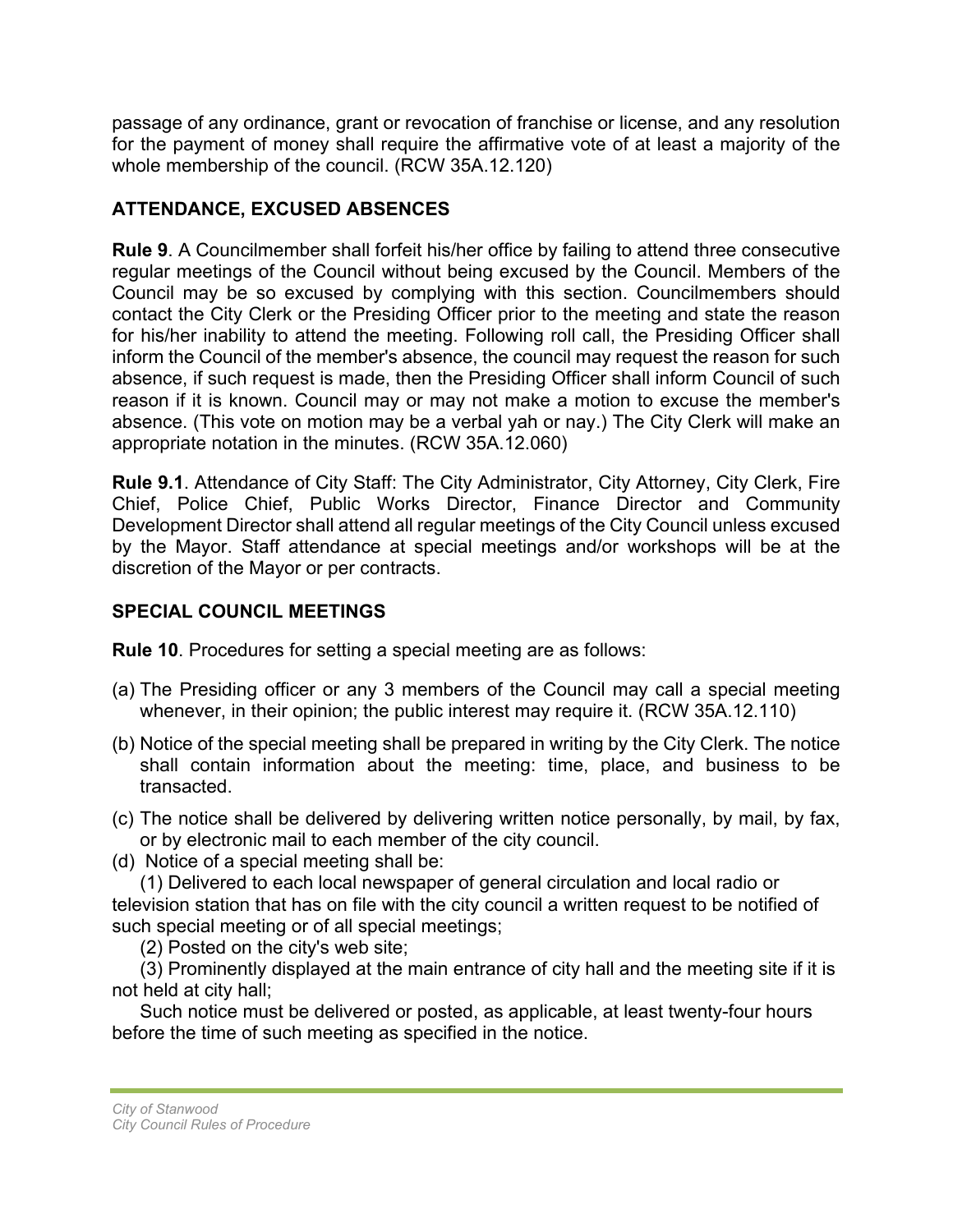(e) The call and notices required in this section shall specify the time and place of the special meeting and the business to be transacted. Final disposition shall not be taken on any other matter at such meetings by the city council.

(f) Written notice may be dispensed with when:

- (1) A written waiver is filed with the City Clerk by a Councilmember.
- (2) The Councilmember is present at the special meeting.

(3)In the event a special meeting is called to deal with an emergency involving injury or damage to persons or property or the likelihood of such injury or damage, when time requirements of such notice would make notice impractical and increase the likelihood of such injury or damage.

## **COUNCIL MEETING AGENDA**

**Rule 11**. The Clerk of the Council, under the direction of the Mayor, shall arrange a list of such matters according to the order of business and prepare an agenda for the council. A copy of the agenda and supporting materials shall be prepared for Councilmembers on or before 5:00 p.m. three working days before a regular Council meeting. The Council shall have the option of deleting any item from the agenda or deferring an item on the agenda to a subsequent Council meeting. The Presiding Officer or two Councilmembers may introduce a new item to the agenda.

## **WORKSHOPS**

**Rule 12**. Special study sessions of the City Council where no official action is contemplated may be designated as Council workshops. Council workshops may be conducted prior to the first regular Council meeting of each month beginning at 5:00 p.m.in February, May, August, and October. Such workshops shall be considered special meetings and will comply with the notice requirements of Rule 10 above. Council workshops may be conducted informally so long as such informality is not in conflict with these rules. The City Council may set additional special study sessions of the City Council as defined within Rule 10 above. The City Clerk, under the direction of the Mayor, shall arrange a Council workshop agenda. After the proposed council workshop agenda has been approved by the Mayor, a copy of it along with any supporting materials shall be prepared for Councilmembers and the Mayor 24 hours before the Council workshop. During the Council workshop the Presiding Officer may: 1) introduce the subject and give background information; 2) identify the eventual goal of the workshop; 3) act as facilitator to keep the meeting discussion focused to the subject; 4) alert the Council when it is appropriate to call for a motion or other official direction of the Council. (RCW 35A.12.110); 5) citizen comments are generally not allowed during special study sessions unless allowed by the Presiding Officer.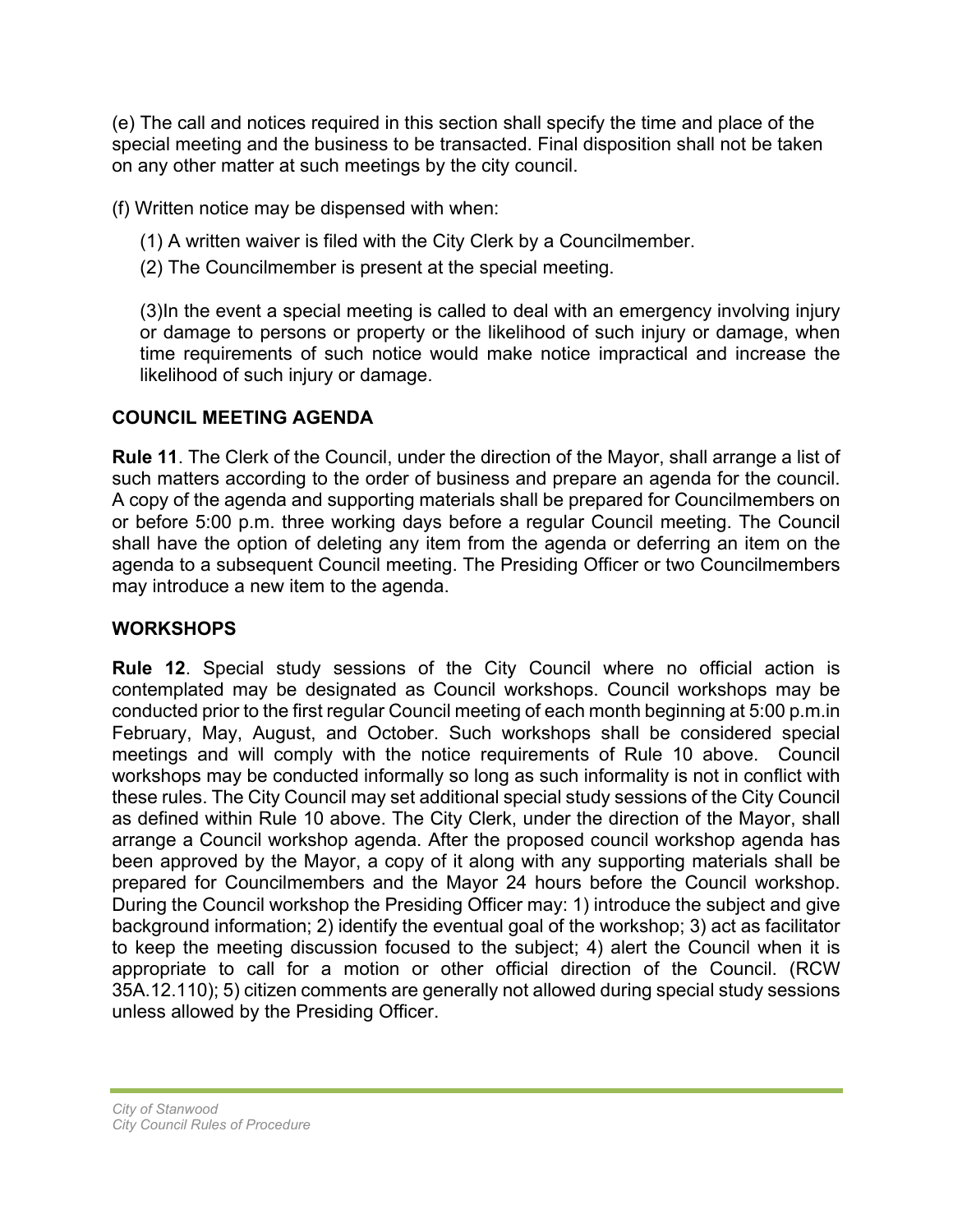#### **CLERK OF THE COUNCIL**

**Rule 13.** The City Clerk shall be ex-officio Clerk of the Council and shall keep minutes and shall perform such other and further duties in the meeting as may be required by the Council or Presiding Officer. In the absence of the City Clerk, the Mayor shall appoint another qualified staff member to act as Clerk of the Council. Minutes of regular Council meetings should be prepared and distributed to Councilmembers within 5 weeks following the meeting. (RCW 35.12.110)

#### **MAIL DISTRIBUTION PROCEDURE**

**Rule 14**. The City will provide mail receptacles for each member of the City Council. The City Clerk shall be responsible for distribution of e-mail and/or written correspondence from citizens to the City Council. Citizens wishing to have mail delivered to the City Council must provide copies for each Councilmember and deliver said copies to the City Clerk's office for distribution.

## **SECTION II DUTIES AND PRIVILEGES OF MEMBERS**

## **FORMS OF ADDRESS**

**Rule 15**. The Mayor should be addressed as "Mayor (surname)", "Your Honor", or "Mr./Madam Mayor". The Mayor pro tempore, when acting for the Mayor, shall be addressed as "Mayor pro tem (surname)". Members of the Council shall be addressed as "Councilmember (surname)".

#### **SEATING ARRANGEMENT**

**Rule 16**. Councilmembers shall occupy the respective seats in the Council chamber based upon their Council position order. Position 1 at the Mayor's extreme right.

#### **APPEARANCE OF FAIRNESS DOCTRINE**

**Rule 17.** State and local laws relating to the Appearance of Fairness Doctrine and Open Public Meetings Act are adopted by reference. A copy of the applicable law is available in the City Clerk's office upon request.

#### **DISSENTS AND PROTESTS**

**Rule 18**. Any Councilmember shall have the right to express dissent from or protest against any action of the Council and have the reason therefore entered in the minutes.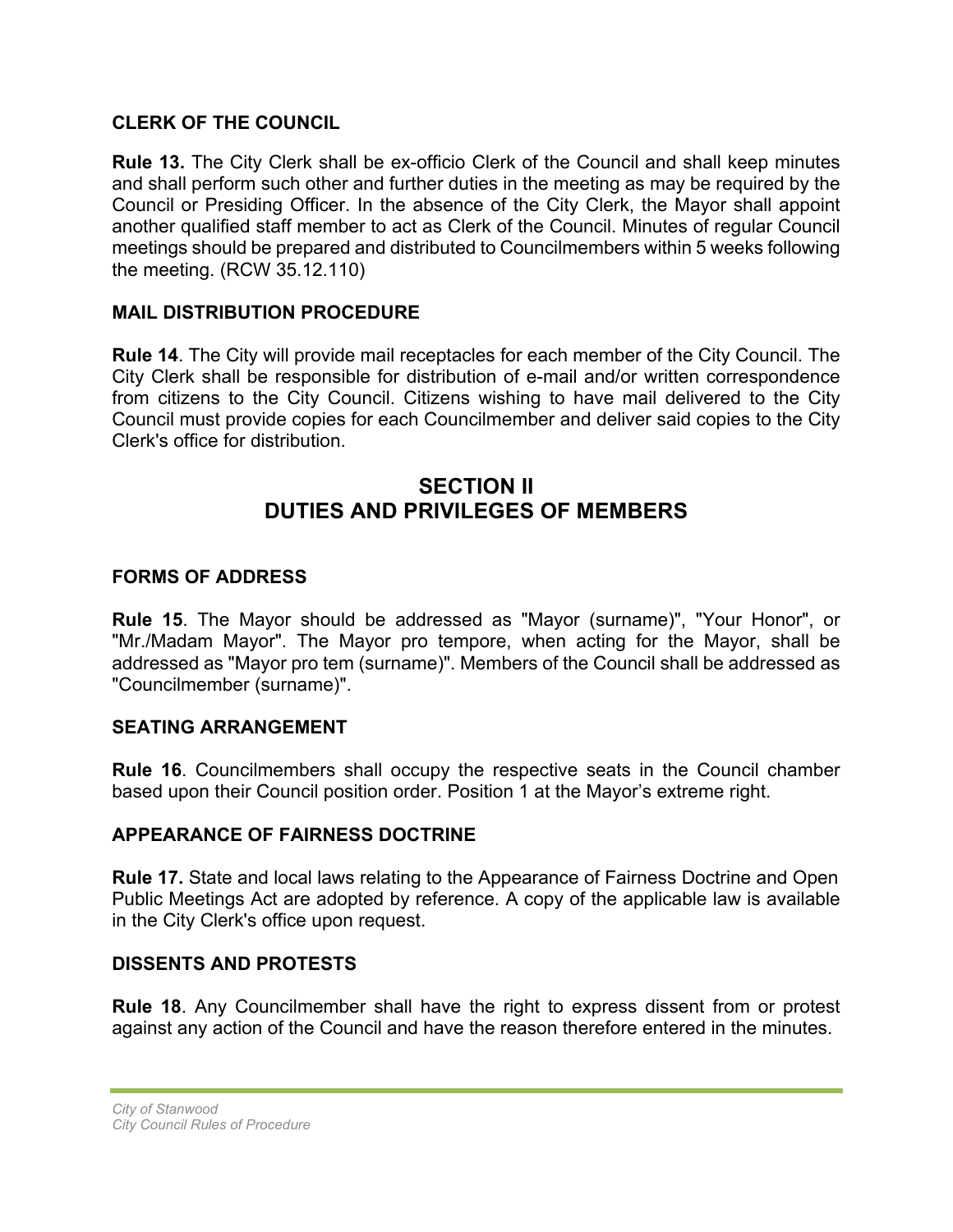## **ADMINISTRATIVE INTERFERENCE BY COUNCILMEMBERS**

**Rule 19**. Neither the Council, nor any of its committees or members shall direct or request the appointment of any person to, or removal of any person from, any office responsible to the Mayor. Except for the purpose of inquiry, the Council and its members shall deal with the administrative branch solely through the Mayor or City Administrator and neither the Council nor any committee or member thereof shall give any orders to any subordinate of the Mayor, either publicly or privately; provided, however, that nothing herein shall be construed to prohibit the Council, while in open session, from fully and freely discussing with the Mayor anything pertaining to appointments and removals of City officers and employees and City affairs.

## **SECTION III COUNCIL PROCEDURES**

#### **RULES OF ORDER**

**Rule 20**. Rules of order not specified by statute, ordinance, or resolution should be guided by Robert's Rules of Order Newly Revised. The City Attorney shall serve as parliamentarian and shall advise the Presiding Officer as to correct Rules of Procedure or questions of specific rule application.

#### **MOTIONS**

**Rule 21**. All ordinances, resolutions, contracts and items of business that require Council approval prior to the expenditure of funds shall be in the form of an affirmative motion. (RCW 35A.12.120)

## **ORDER OF BUSINESS**

**Rule 22**. The business of regular meetings of the Council shall normally be transacted as follows; provided, however, that the Presiding Officer, with the concurrence of a majority of council, may, prior to or during a Council meeting, rearrange or eliminate items on the agenda to conduct the business before the Council more expeditiously.

(a) Call to order by the presiding officer and Pledge of Allegiance

The Mayor shall, precisely at the hour appointed, call the Council to order. In the absence of the Mayor or Mayor pro tempore, the City Clerk or his/her assistant shall call the Council to order, whereupon the Council shall elect any qualified person to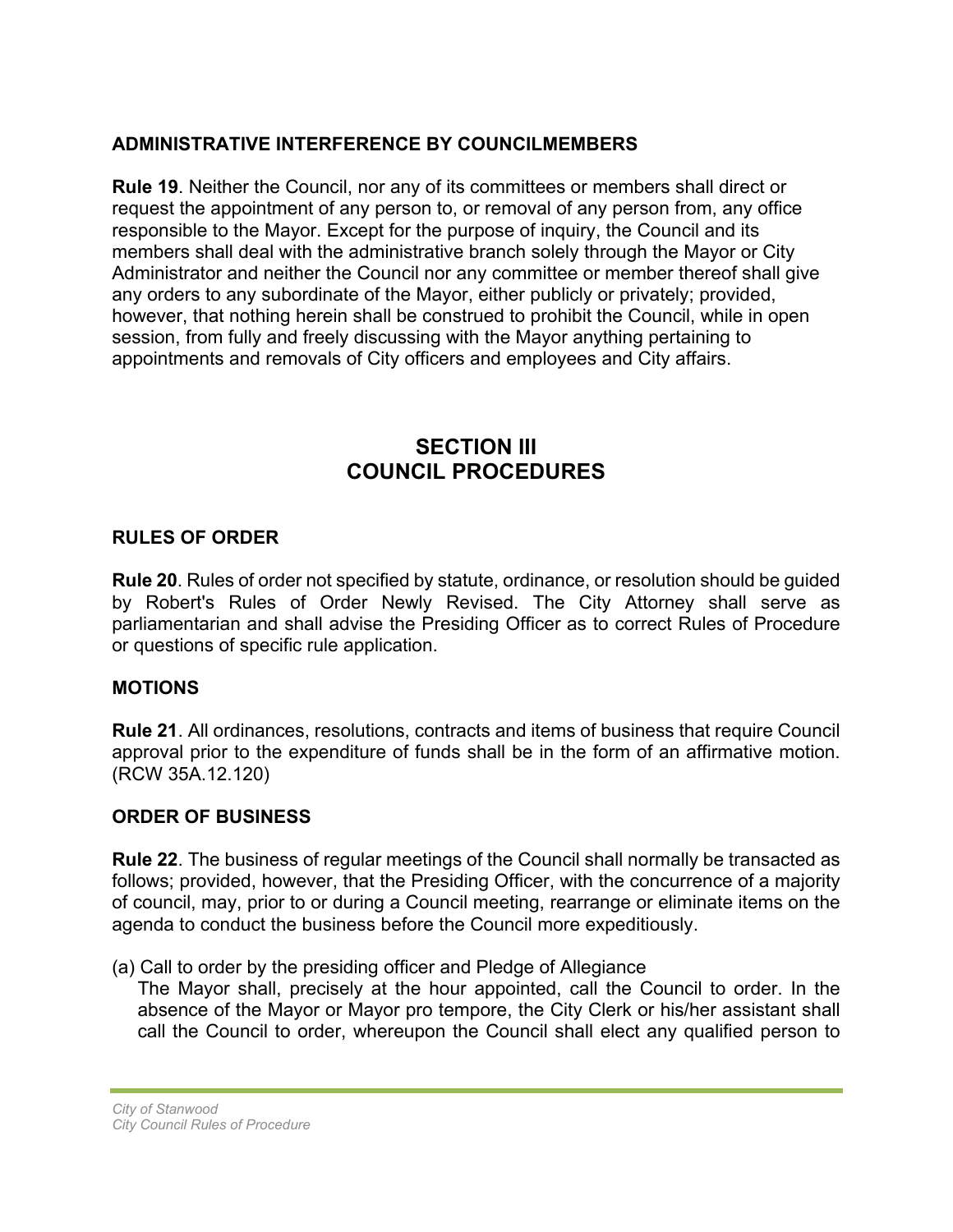serve as the Mayor pro tempore in the absence or temporary disability of the Mayor. Upon the arrival of the Mayor or Mayor pro tempore, the temporary chairman shall immediately relinquish the chair upon the conclusion of the particular item of business then immediately before the Council.

(b) Roll Call

Before proceeding with the business of the Council, the City Clerk or his/her Deputy shall call the roll of the members, and the names of those present shall be entered in the minutes.

- (c) Approval of the Agenda
- (d) Citizen Comments
	- (1) Citizens wishing to address the Council must sign in with the City Clerk or his/her Deputy before the meeting. A sign-in sheet is accessible at the entrance of the Council Chamber.
	- (2) Subjects not on the current agenda. Any member of the public may request time to address the Council after first stating their name, address, and the subject of their comments. The Presiding Officer may then allow the comments subject to a three (3) minute limitation per speaker, or other limitations as the Presiding Officer may deem necessary. Following such comments, if action is required or has been requested, the Presiding Officer may place the matter on the current agenda or a future agenda, or refer the matter to staff or a Council committee for investigation and report at a future meeting.
	- (3) Subjects on the current agenda. Any member of the public who wishes to address the Council on an item on the current agenda shall make such request to the Presiding Officer at the time when comments from the public are requested. The Presiding Officer shall rule on the appropriateness of public comments as the agenda item is reached. The Presiding Officer may change the order of speakers so that testimony is heard in the most logical groupings (e.g. proponents, opponents, adjacent owners, vested interests, etc.). All comments shall be limited to three (3) minutes per speaker, or other limitations as the Chair or Council may deem necessary.
	- (4) Any ruling by the Presiding Officer relative to the preceding two subsections may be overruled by a vote of a majority of members present.
- (e) Staff/Department Reports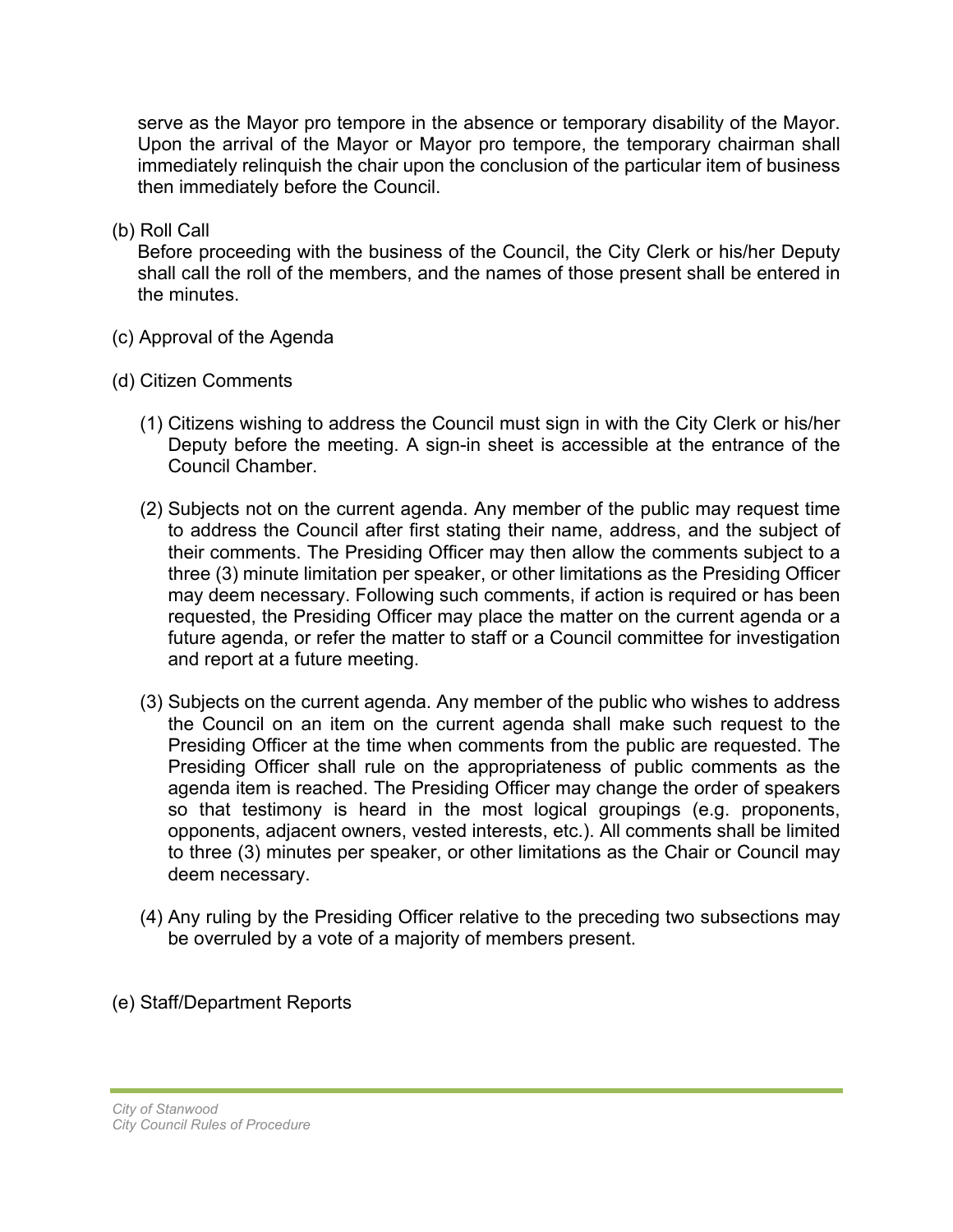- (f) Council Committee Reports
- (g) Consent Agenda
	- (1) The Mayor shall place matters on the consent agenda which have been:
		- (a) previously discussed by the Council, or
		- (b) based on the information delivered to members' of the Council by administration that can be reviewed by a Councilmember without further explanation, or
		- (c) are so routine or technical in nature that passage is likely, or
		- (d) as directed by the City Council.

Where possible, a Councilmember should notify the Presiding Officer prior to meeting when wanting to remove an item from the consent agenda.

- (2) The suggested Council motion on the consent agenda is as follows: "I move for adoption of the consent agenda, items a through ….." This motion will have the effect of moving to adopt all items on the consent agenda. Since adoption of any item on the consent agenda implies unanimous consent, any member of the Council shall have the right to remove any item from the consent agenda. Therefore, prior to the vote on the motion to adopt the consent agenda, any member of the Council may request to have an item withdrawn from the consent agenda. If any matter is withdrawn, the Presiding Officer shall place the item at an appropriate place on the agenda for the current or a future meeting.
- (h) Old Business
- (i) Public Hearings
- (j) New Business
- (k) Citizens Closing Comments
- (l) Executive/Legislative Reports
	- Mayor's Report
	- City Administrator's Report
	- Councilmember Reports/Questions
- (m) Recess to Executive Session:

Executive Sessions or closed meetings may be held in accordance with the provisions of the Open Public Meetings Act (Chapter 42.30.RCW). Subject to limitations in RCW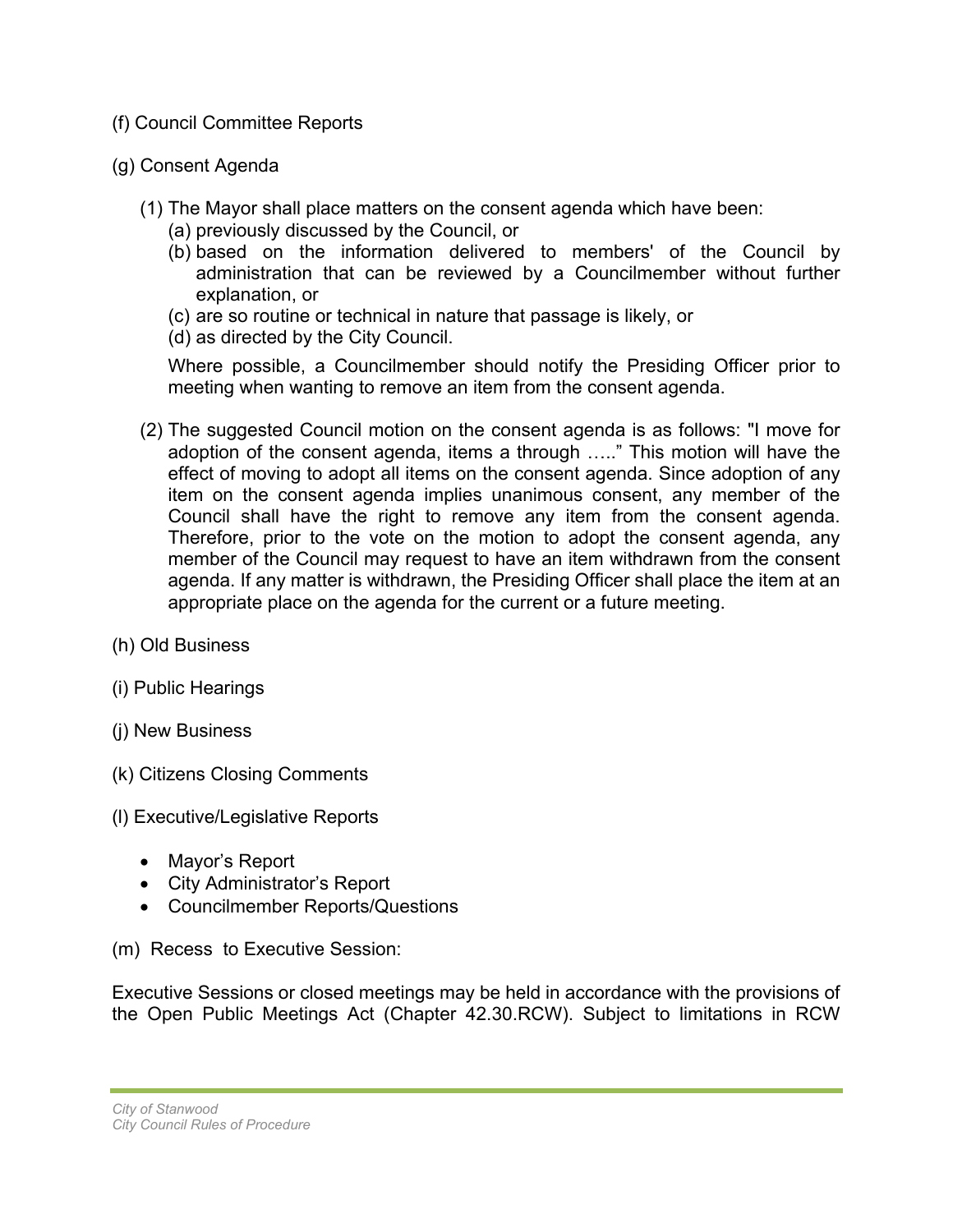42.30.110, topics that may be discussed in executive session include but are not limited to:

- o Personnel matters;
- o Consideration of acquisition or sale or lease of property for public purposes or sale or lease of city-owned property
- o Potential or pending litigation in which the city has an interest, as long as legal counsel if present in person or by phone as provided in the Revised Code of Washington;
- o Collective bargaining

The Council must keep confidential all written materials and verbal information provided to them during Executive Sessions to ensure that the City's position is not compromised. The Council may hold an executive session during a regular or special meeting. Before convening to executive session, the Mayor and/or City Attorney shall publicly announce the purpose for excluding the public from the meeting place and the length of time for the executive session.

(n) Reconvene and Adjourn

## **READING OF MINUTES**

**Rule 23**. Unless a reading of the minutes of a council meeting is requested by a member of the Council, such minutes may be approved without reading if the City Clerk has previously furnished each member with a copy or synopsis thereof.

## **ACTIONS FOR A PUBLIC HEARING**

**Rule 24.** The procedures for a public hearing will be made available as an attachment to the agenda when public hearings are scheduled to be on the agenda.

## **VOTING**

**Rule 25**. The votes during all meetings of the council shall be conducted as follows:

(a) Unless otherwise provided for by statute, ordinance, or resolution, all votes should be taken by roll call and recorded by the City Clerk. The order of the roll call vote shall be staggered, so that the position voting first will be adjusted with each successive meeting. The Council attendance vote may be a voice yea or nay vote.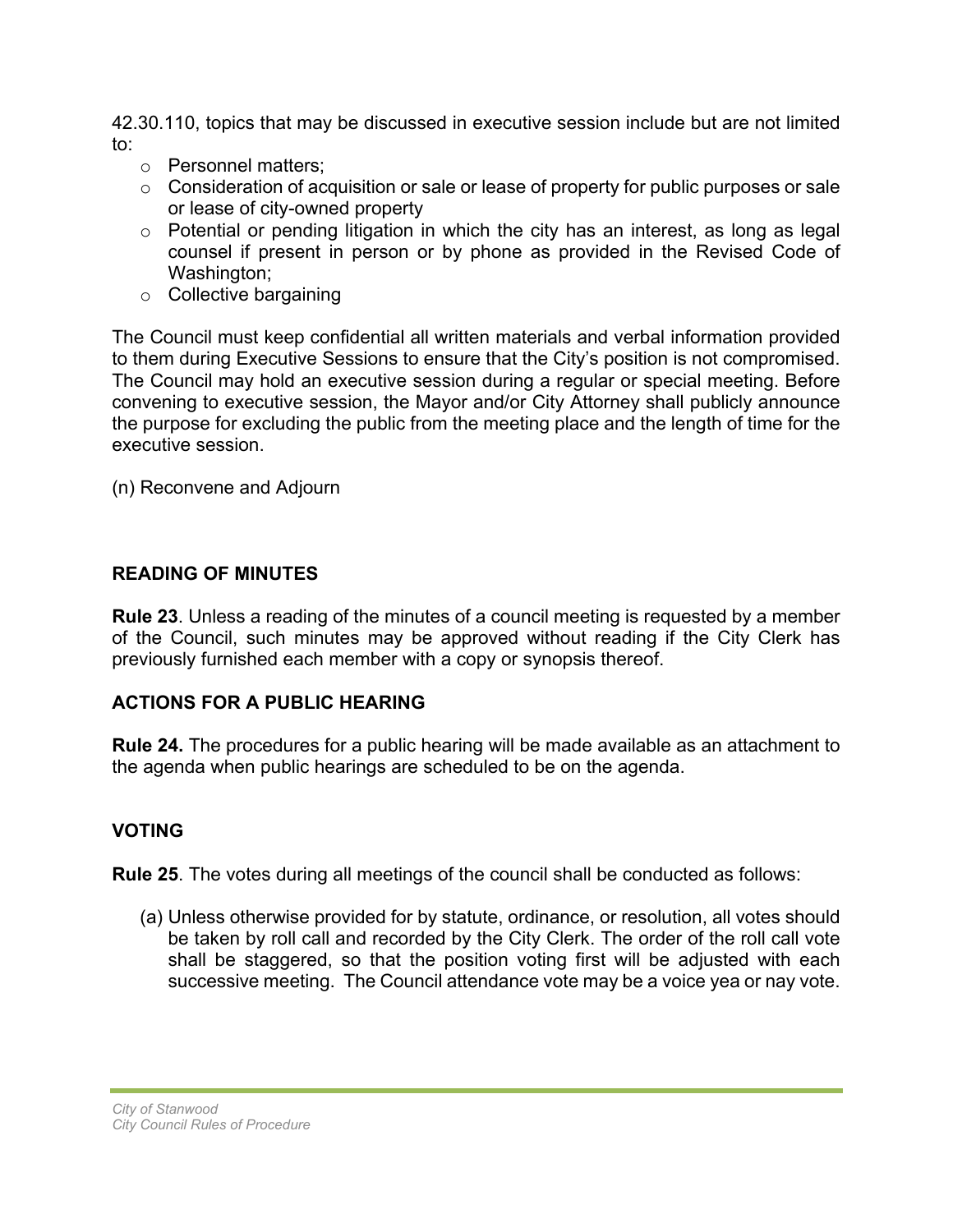- (b) Each Councilmember shall vote on all questions put to the Council, unless a conflict of interest or appearance of fairness question under state law is present. Unless a member of the Council states that he or she is abstaining, his or her silence shall be recorded as an affirmative vote.
- (c) The passage of any ordinance, grant or revocation of franchise or license, any resolution for the payment of money, any approval of warrants, and any resolution pertaining to collective bargaining or personnel policy actions shall require the affirmative vote of at least a majority of the whole membership of the Council. (RCW 35A.12.120)
- (d) The passage of any public emergency ordinance (an ordinance that takes effect immediately), require the affirmative vote of at least a majority plus one of the whole membership of the Council.
- (e) The passage of any motion or resolution not subject to the provisions of state or local law, or these rules as amended, shall require the affirmative vote of at least a majority of the membership of the council who are present.
- (f) The Mayor may vote only in case of a tie vote of the Council. A majority of the entire membership of the Council is required to vote for passage of any ordinance, grant, or revocation of a franchise or license, or any resolution for the payment of money (RCW 35A.12.100). Therefore, the mayor may not break a tie vote on these matters. All tie votes will result in failure of motion.

## **DECORUM**

**Rule 26**. By Councilmembers: While Council is in session, members should conduct themselves in a manner consistent with Roberts Rules of Order. When actionable items are presented by Councilmembers or Staff, Councilmembers may seek from the presenter clarification or explanation of the issue. Conversation intended to persuade or dissuade can be offered only following a properly proposed motion and second for action by the Council and then only upon recognition by the Chair.

By Citizens. Any person who delays or disrupts the proceedings of the Council, or who uses language offensive to commonly accepted customs of courtesy and decency while addressing the Council, or who, in the opinion of the Council appears to be under the influence of intoxicating liquor or drugs, shall be barred from further audience before the Council unless permission to continue is granted by majority vote of the Council. Procedures for addressing interruptions or disruption of the business of Council are found in RCW 42.30.050.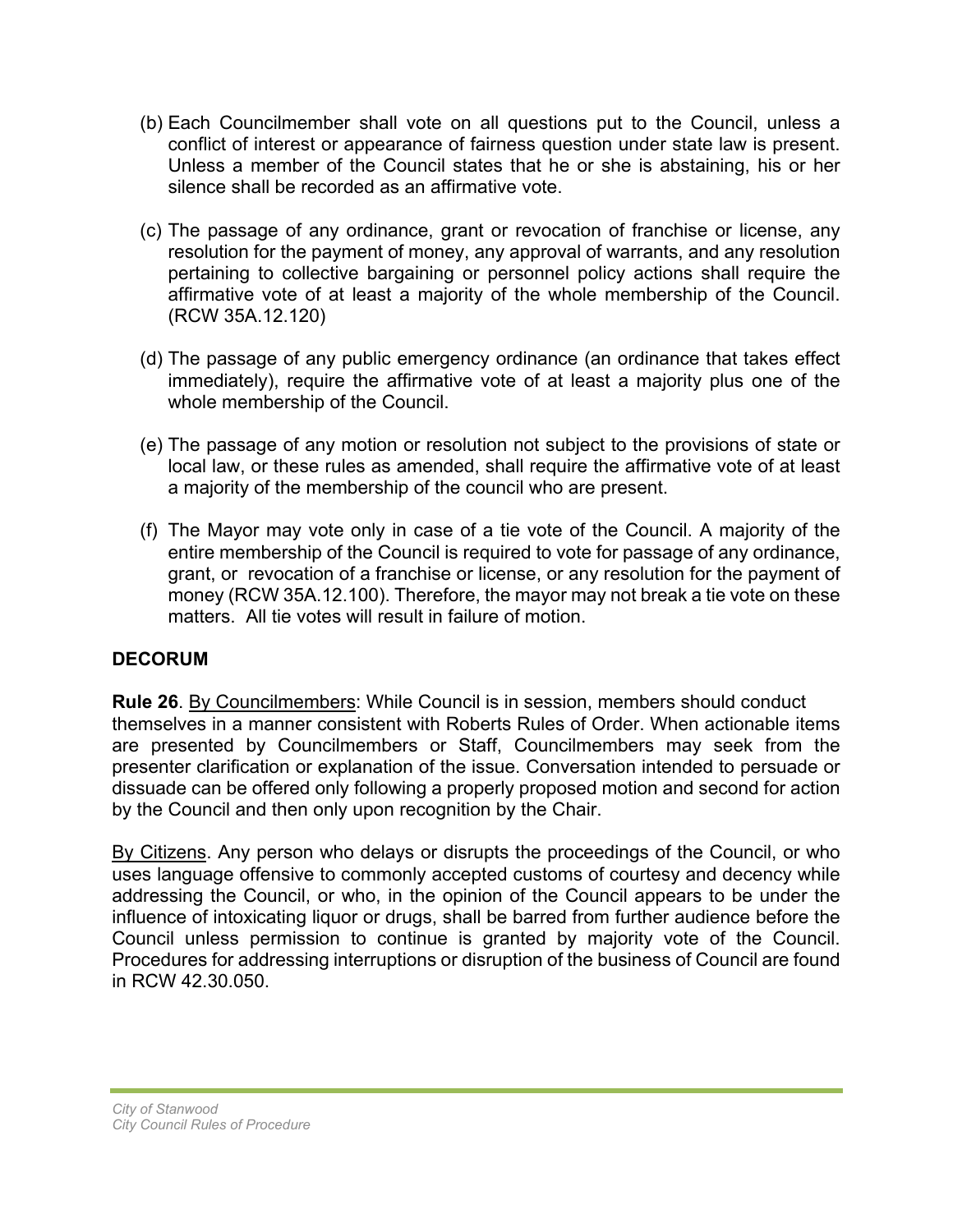## **ENFORCEMENT OF DECORUM**

## **Rule 27**.

- (a) The Chief Law Enforcement Officer or his/her designee shall, whenever possible, attend each council meeting and shall be sergeant-at-arms of the council meeting. They shall carry out all lawful orders and instructions given by the Presiding Officer for the purpose of maintaining order and decorum at the council meeting. Any person violating any part of the City Council's Rules of Decorum by making offensive, insulting, threatening, or intimidating remarks or who makes threats against any person or against public order and security while in the council meeting may be requested to leave the council chambers by either the presiding officer, the sergeant-at-arms or both.
- (b) Any conduct or behavior which constitutes a criminal offense may result in arrest and/or prosecution.
- (c) Any Councilmember may move to require the Presiding Officer to enforce these rules and the affirmative vote of a majority of the council shall require the Presiding Officer to do so.
- (d) In the event of emergency, such as threatened violence, or other situation that is a threat to the safety and welfare of the Council, the public or staff, or where there is an inability to reasonably conduct the business of the Council or to otherwise retain good order to the meeting, the presiding officer shall declare the meeting adjourned and the City Council may temporarily adjourn and move the meeting to a location that will allow for order to be restored. In such case the public may in the discretion of the Council be excluded but the press shall be invited.

## **ADJOURNMENT**

**Rule 28**. Regular City Council Meetings shall adjourn no later than 10:00 p.m. The adjournment time established thereunder may be extended to a later time certain upon approval of a motion by a majority of the Council. Any councilmember may call for a "point of order" to review agenda priorities.

#### **COMMITTEES**

**Rule 29**. The Committee structure of the council and the procedures governing all committees shall be as follows:

(a) Standing Committees. The standing committee members shall be nominated by a committee made up of the Mayor, the Mayor pro tempore, and the longest serving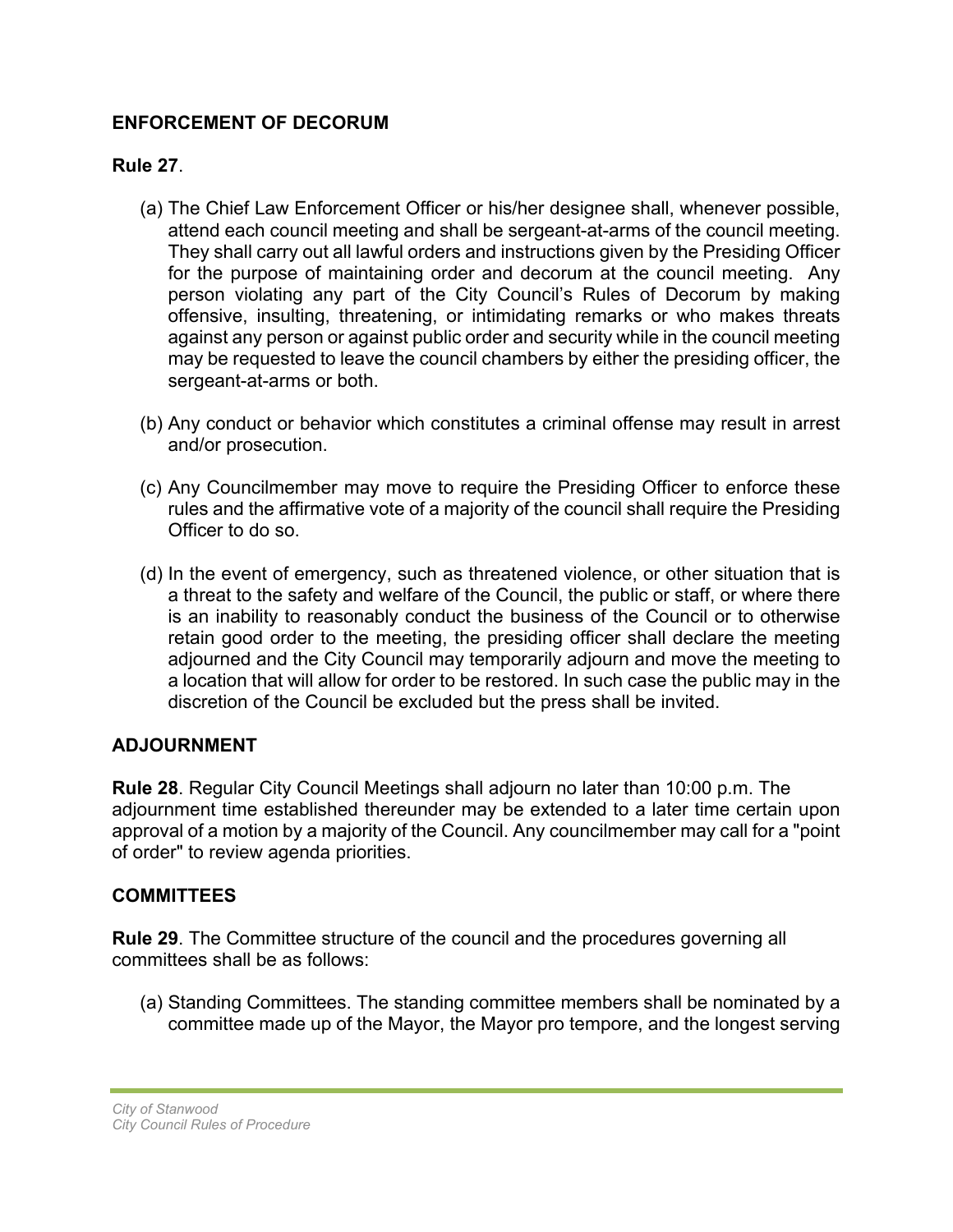member of the City Council other than the Mayor pro tempore considering the following:

- Each member of council will rank his/her assignment preference from one to four on each of the standing committees.
- Generally, assignments will be made based upon councilmember preference with the longest serving assigned his/her number one preference and continuing in this manner until all assignments have been made. Any tie in length of time served will be determined by seat position. The Mayor pro tempore shall gather the Committee Assignment Preference sheets and tally the information. After doing so, he/she shall meet with the appointment committee and go over the results. Exceptions are permissible upon majority agreement by the assignment committee. The longest serving member shall be defined as the total length of continuous service.
- The committee's selection is subject to an affirmative vote of a majority of all councilmembers.

The term of each committee will be one year. Committees shall be submitted to Council by the second meeting of each calendar year. Each committee shall consist of four council members, three to serve as primary members and one to serve as an alternate member. The standing committees are:

- Public Works
- Community / Economic Development
- Finance / Personnel
- Public Safety

In the event that the Mayor or the Council perceives a need for any additional committee outside the scope of the standing committees, the Mayor shall submit recommendations to the Council for approval.

- (b) Committees shall appoint a committee chair at the first committee meeting of the new calendar year. No one Councilmember shall serve as chair for more than one committee. Committees may make recommendations on proposed programs, services, ordinances, and resolutions within their area of responsibility before action is taken by the council. A committee member may present the recommendations of the committee during the discussion of the item of business.
- (c) Members may be removed from a council committee by a majority vote of the council for neglect of duty, conflict of interest, malfeasance in office or other just cause including unexcused absence for more than three (3) consecutive committee meetings.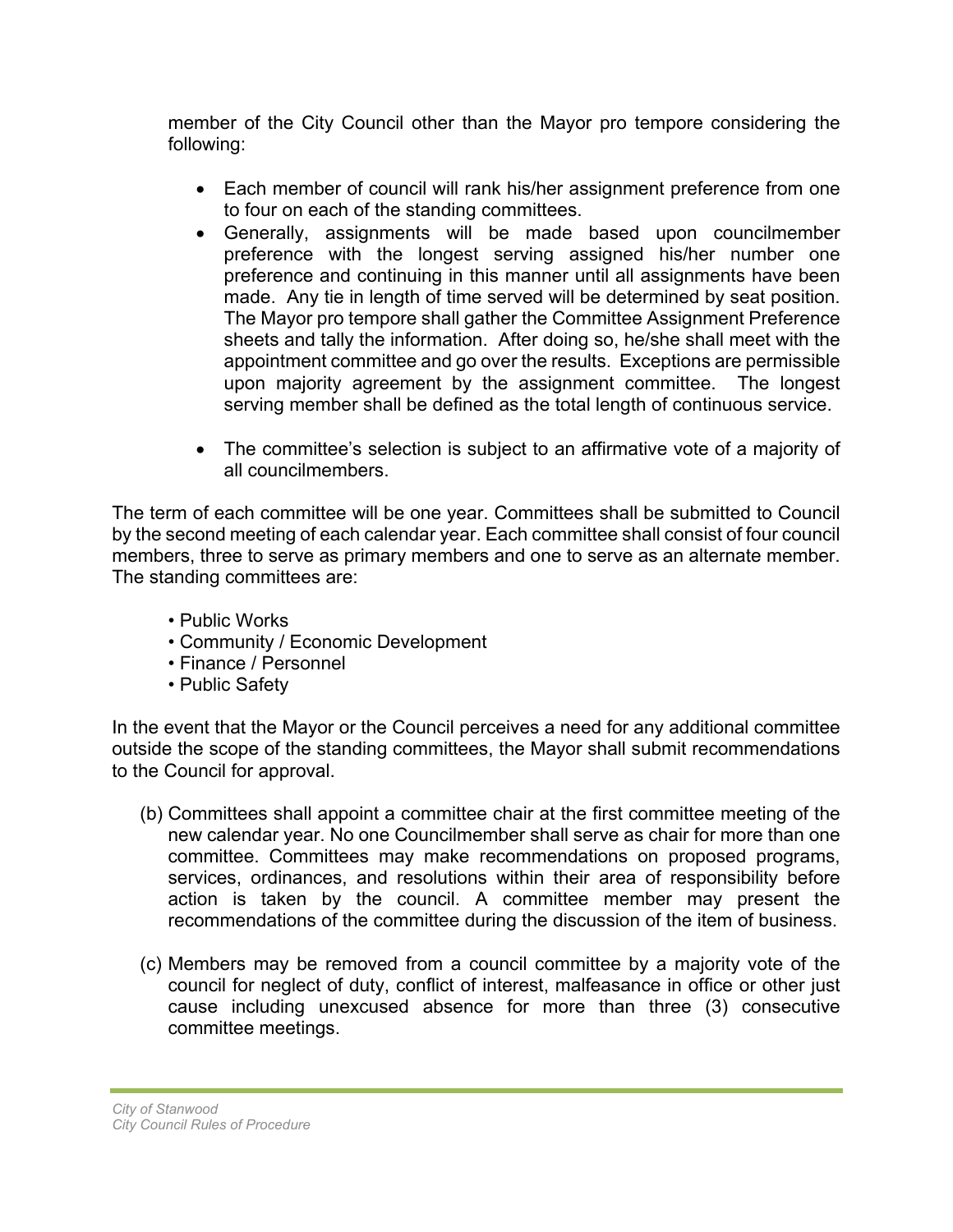- (d) Employees may staff the various committees as directed by the mayor but no staff person shall serve as a member of a Council Committee.
- (e) Standing Council Committees shall have a fixed monthly meeting. The standing committee meetings date, time and location shall be posted on the city's web-site and on the bulletin board at City Hall. Committee meetings may be cancelled or changed with the approval of the Committee Chair. A Committee Chairman has the authority to call a committee meeting. Staff shall work with Committee Chairman to arrange meeting.
- (f) Minutes need not be taken of committee meetings.

## **ENACTED ORDINANCES, RESOLUTIONS, AND MOTIONS**

**Rule 30**. An enacted ordinance is a legislative act having the force of law prescribing general, uniform, and permanent rules of conduct relating to the corporate affairs of the municipality. Council action shall be taken by ordinance when required by law, or to prescribe permanent rules of conduct which continue in force until repealed, or where such conduct is enforced by penalty.

An enacted resolution is an internal legislative act which is a formal statement of policy concerning matters of special or temporary character. Council action shall be taken by resolution when required by law and in those instances where an expression of policy more formal than a motion is desired.

An enacted motion is a form of action taken by the Council to direct that a specific action be taken on behalf of the municipality. A motion, once approved and entered into the record, is the equivalent of a resolution in those instances where a resolution is not required by law.

## **ORDINANCES**

**Rule 32**. The procedure for ordinances is as follows:

(a) With the exception of franchise ordinances as provided below, an ordinance shall generally require two readings. The first reading will consist of a staff presentation and may include council discussion. The second reading will occur at a subsequent meeting. At each reading, the title of an ordinance shall in all cases be read prior to its passage; provided, should a majority of the council members present request that the entire ordinance or certain portions of its sections be read, such requests shall be granted. Printed copies should be made available upon request to any person attending a council meeting.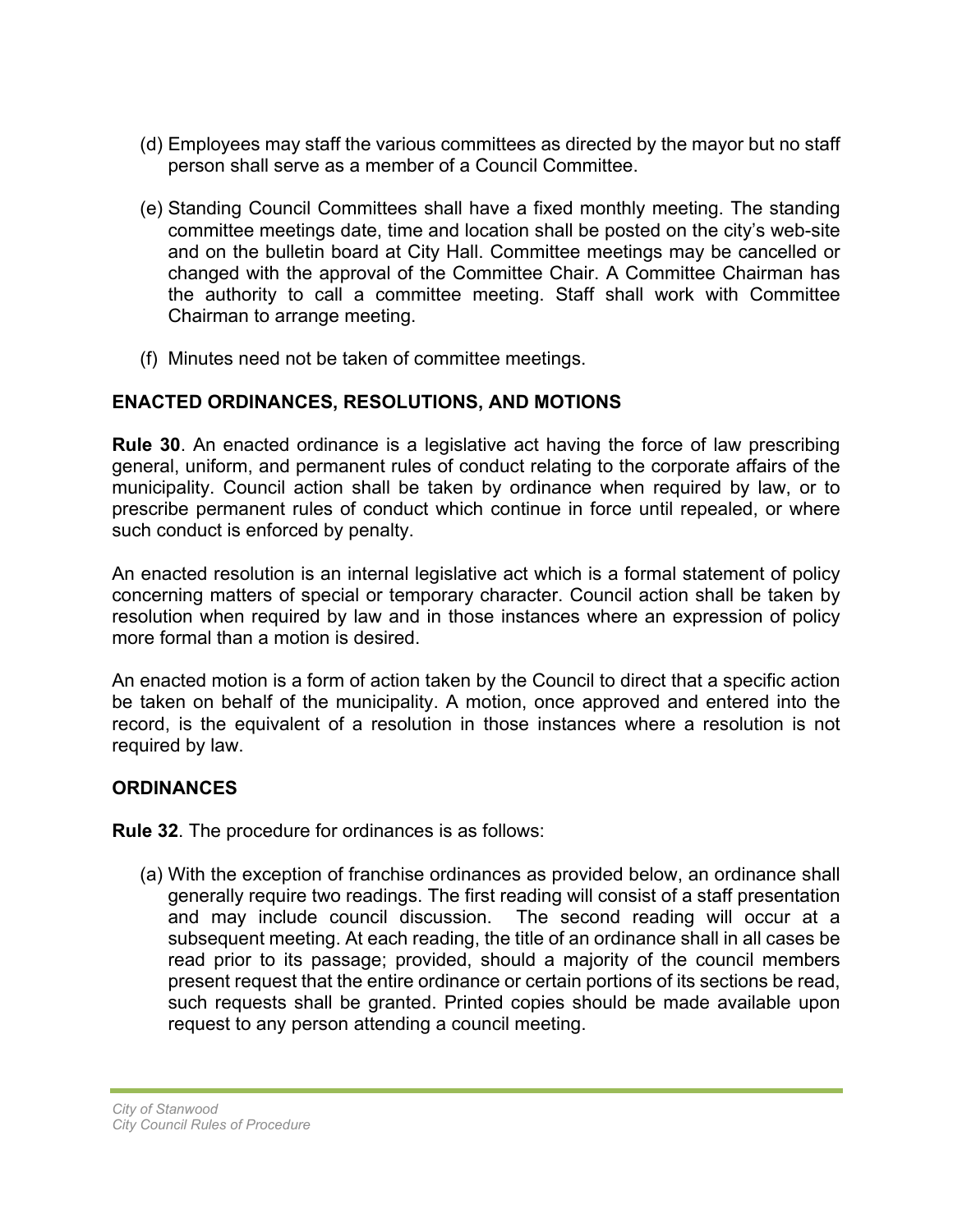The provision requiring two separate readings of an ordinance may be temporarily suspended if the mayor, mayor pro tempore, and council committee chair, or longest standing councilmember if there is no committee chair, have agreed to bring it forward for adoption as a first reading.

- (b) Franchises. All ordinances granting a franchise require two readings prior to adoption. The second reading must be at least five days after the first reading. All franchise ordinances may be passed only at a regular meeting of the Council; and at least a majority plus one of the governing body must vote in favor of the franchise. (RCW 35.23.251)
- (c) Emergency Ordinances. By vote of one more than the majority, the City Council may without notice or hearing adopt an emergency ordinance authorizing expenditures for a public emergency as defined and prescribed in RCW 35A.33.080 and 35A.33.090.
- (d) A Councilmember may, in open session, request of the Presiding Officer that the Council study the wisdom of enacting a particular ordinance. By affirmative motion, the Council may assign the proposed ordinance to a specific committee or schedule a Council workshop for study and consideration. The committee shall report its findings to the Council.
- (e) If a Motion to pass an ordinance to second reading fails, the ordinance shall be considered lost.
- (f) Any ordinance amending or repealing any portion of the Stanwood Municipal Code shall also amend or repeal the respective portions of any underlying ordinance(s).
- (g) The mayor may veto an ordinance, but the mayor's veto can be overridden by a majority plus one of the entire Council membership (RCW 35A.12.100).

## **ORDINANCE AMENDMENT AND REPEAL PROCEDURE**

**Rule 33**. It shall require an affirmative vote of at least a majority of the whole membership of the Council to either amend or repeal existing ordinances heretofore passed by the Council.

## **ORDINANCE - EFFECTIVE DATE**

**Rule 34**. Unless specifically provided otherwise in the body of an ordinance, an ordinance shall take effect five days after the date of its passage and publication, except that an ordinance passed by a majority, plus one, of the whole membership of the Council, designated therein as a public emergency ordinance, necessary for the protection of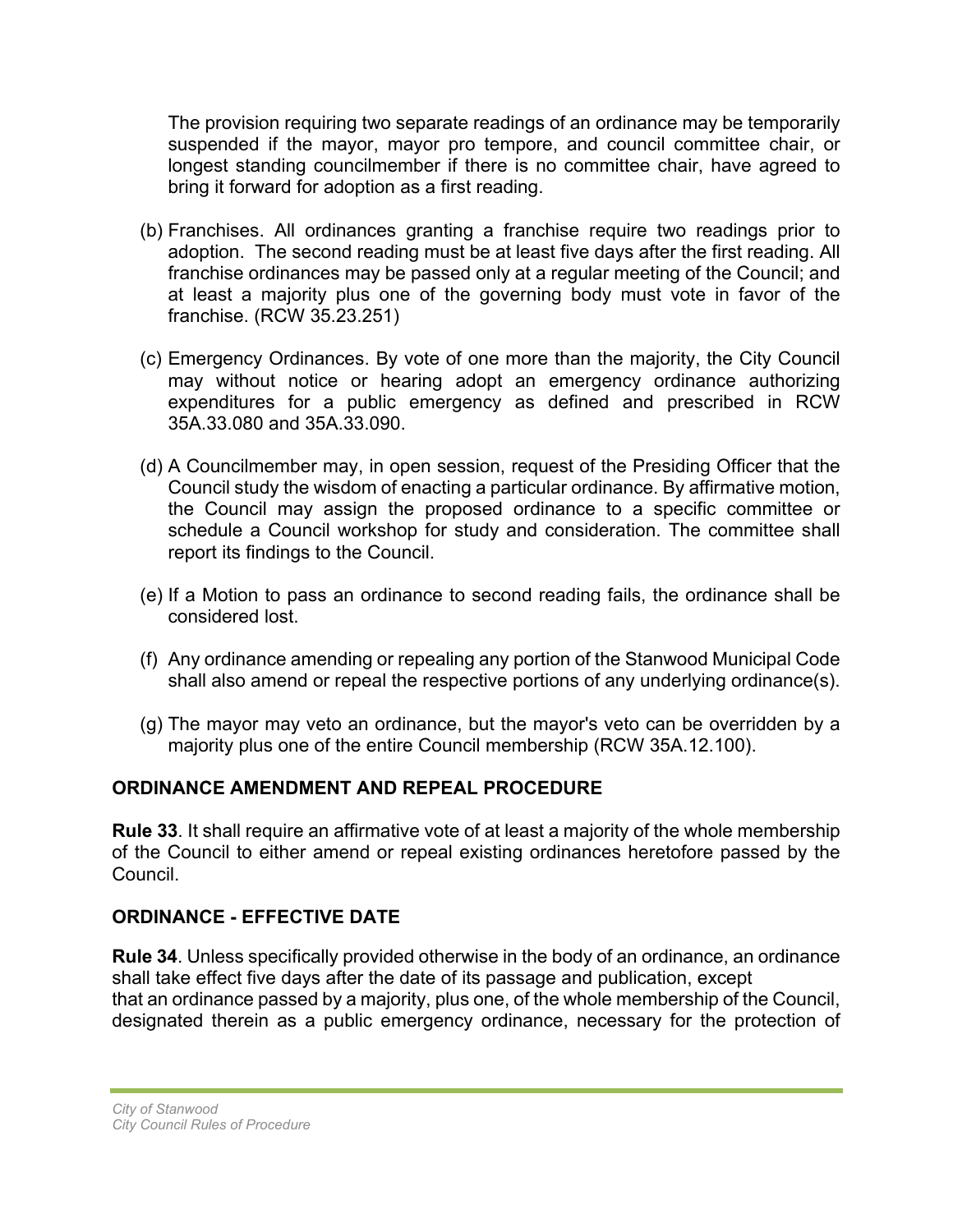public health, public safety, public property, or the public peace, may be made effective upon adoption (RCW 35A.12.120).

## **PERMISSION REQUIRED TO ADDRESS THE COUNCIL**

**Rule 35**. Persons other than Councilmembers and staff shall be permitted to address the Council upon recognition and introduction by the Presiding Officer.

## **RECONSIDERATION**

**Rule 36**. Any action of the Council, including final action on applications for changes in land use status; but excluding a reconsideration of any action previously reconsidered, motions to adjourn, motions to suspend the rules, an affirmative vote to lay on the table or to take from the table, or a vote electing to office one who is present and does not decline; shall be subject to a motion to reconsider. Such motions can only be made by a member of the prevailing side on the original action. A motion to reconsider must be made no later than the next succeeding regular Council meeting. A motion to reconsider is debatable only if the action being reconsidered is debatable. Upon passage of a motion to reconsider, the subject matter is returned to the table anew at the next regular council meeting for any action the council deems advisable.

## **ADDRESSING COUNCIL AFTER A MOTION IS MADE**

**Rule 37**. After a motion is made by a member of the Council, no person, other than a member of Council or the Mayor, shall address the Council or the Mayor without first securing the permission of the Presiding Officer.

## **MANNER OF ADDRESSING COUNCIL**

**Rule 38**. Each person addressing the Council shall approach the podium, give his or her name and address in an audible tone of voice for the record, and unless further time is granted by a majority vote of the Council, shall limit his or her address to three minutes. All remarks shall be addressed to the Council as a body and not to any specific member thereof. No person, other than the Presiding Officer, the Council, and person having the floor, shall be permitted to enter into any discussion, either directly or through a member of the Council, without the permission of the Presiding Officer. No question shall be asked of a Councilmember or City staff member except through the Presiding Officer.

## **COMPLAINTS AND SUGGESTIONS TO COUNCIL**

**Rule 39**. When citizen complaints or suggestions are brought before the City Council, other than for items already on the agenda, the Presiding Officer may respond in the following manner: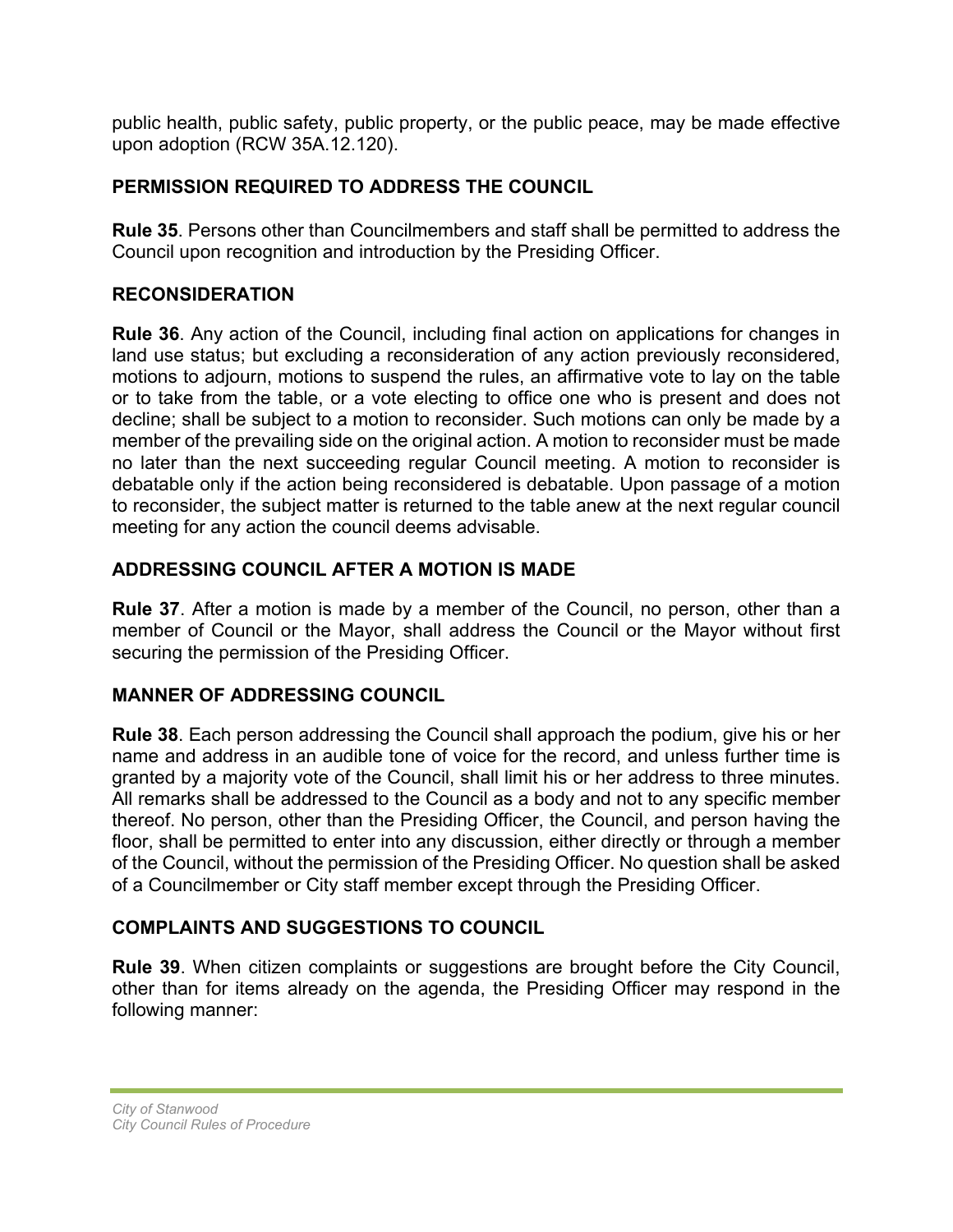- (a) If legislative, and a complaint about the letter or intent of legislative acts or suggestions for changes to such acts, and if the council finds such complaint suggests a change to an ordinance or resolution of the City, the Presiding Officer may refer the matter to a committee, Administration or the Committee of the whole for study and recommendation.
- (b) If administrative, and a complaint regarding administrative staff performance, administrative execution or interpretation of legislative policy, or administrative policy within the authority of the Mayor, the Mayor will review the complaint if said complaint has not been so reviewed. The City Council may direct that the Mayor brief or report to the City Council when his/her response to any citizens inquires is made.

## **COUNCIL COMMUNICATIONS**

**Rule 40.** Electronic Media and Technology, Councilmember Communications Outside of Meetings, Open Public Meetings (OPMA) and Public Records Act (PRA).

- A. It is the policy of the Stanwood City Council to adhere to the Revised code of Washington (RCW) 42.30 regarding Open Public Meetings and RCW 42.56 regarding Public Records**.** 
	- 1. All records, regardless of format, related to the conduct of City business reviewed, created or altered must be retained per the State of Washington Local Government Common Records Retention Schedule. (the CORE manual), pursuant to 42.56 RCW and 40.14 RCW, Preservation and Destruction of Public Records.
	- 2 Per state law, all documents, files, communications and messages created, reviewed or altered that are related to the conduct of City business, regardless of format, are property of the City. As a result, these documents, files, communications and messages are not private or confidential unless otherwise noted in the Revised Code of Washington. The City reserves the right to request, access, monitor, and disclose the contents of electronic messages and any record, regardless of format, related to the conduct of City business on City-issued or personal devices that Council members use. Council members should have no expectation of privacy in either sending or receiving electronic messages, or other information on the Internet, City network or other electronic media related to City Business whether done on their own personal device or on a City issued device. The City may review the public records for legal exemption or redaction pursuant to the Public Records Act RCW 42.56 or other applicable state or federal laws and may provide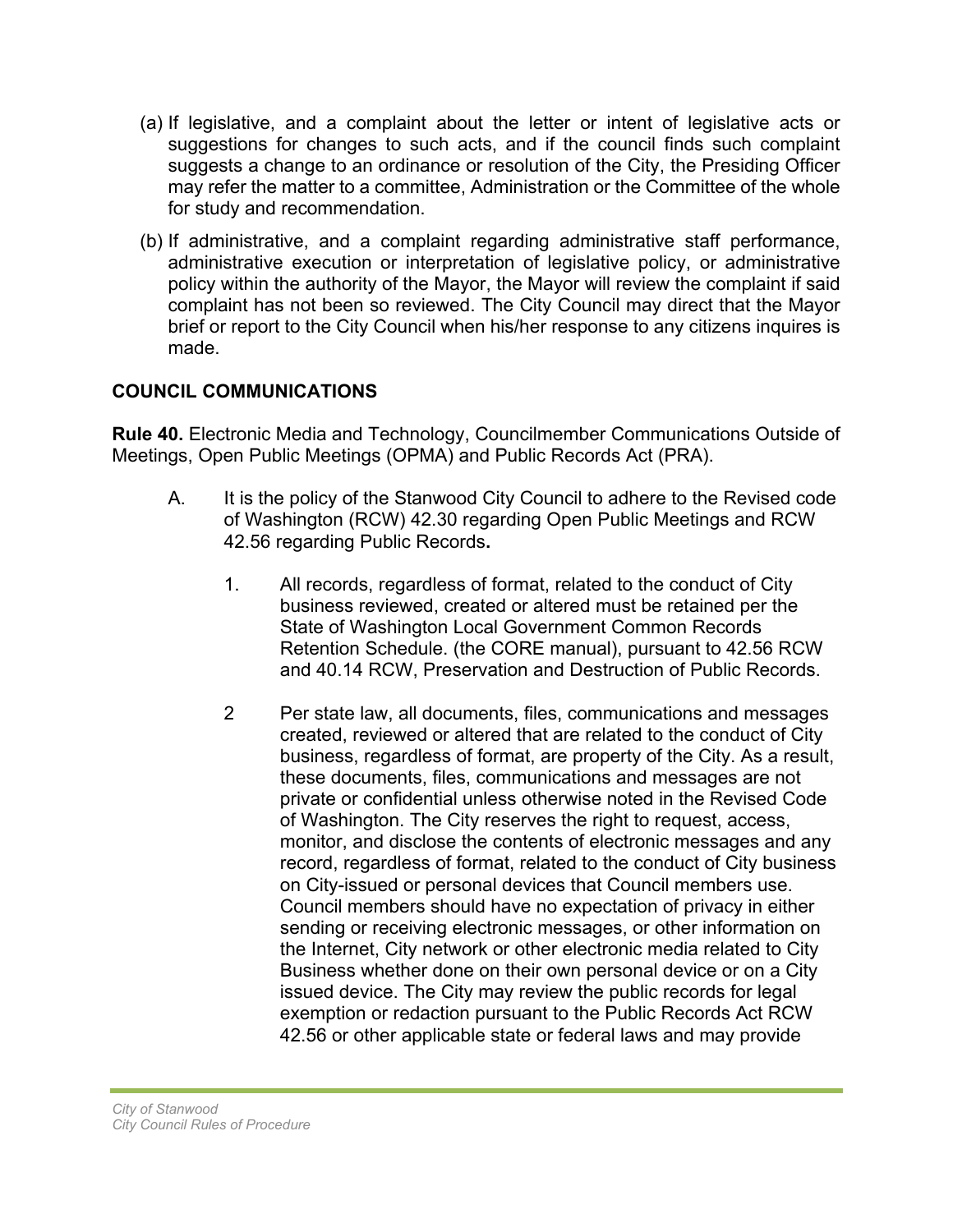third party notice providing affected parties the opportunity to file for a court order to prevent or limit disclosure.

- 3. Email Accounts:
	- a. For ease of public record retention and for ease of document search, Councilmembers are strongly encouraged to utilize the City's assigned email account and information system for all City-related business.
	- b. Subject to limited exceptions set forth in state law, e-mail accounts established through the City's information system for individual Councilmembers are considered public and subject to public disclosure laws.
	- c. E-mails that are public records will be retained and archived according to City and State retention schedules.
	- d. Non-City provided email accounts used by individual Councilmembers for the conduct of communicating City business will be subject to public disclosure laws. Councilmembers are responsible for preserving all City business records on their personal devices, systems and servers.
- 4. Text Messages: Text Messages generated or received by individual Councilmembers for conducting City business on any personal device whether issued by the City or not, are subject to public disclosure laws and records retention schedules. Text messages must be retained and archived according to City and State retention schedules. Councilmembers are responsible for preserving all City business records on their personal devices, systems and servers.
- 5. Social Media: The City of Stanwood utilizes social media sites to enhance and promote the economic development initiatives of the community and to provide information on City issues, operations and services. City of Stanwood social media sites and all content therein are subject to the State of Washington's public records laws. City and State records retention schedules apply to all social media content. Guidelines for Councilmember use of social media sites is as follows:
	- a. All social media site entries should clearly indicate that any content posted is subject to public disclosure laws and records retention schedules.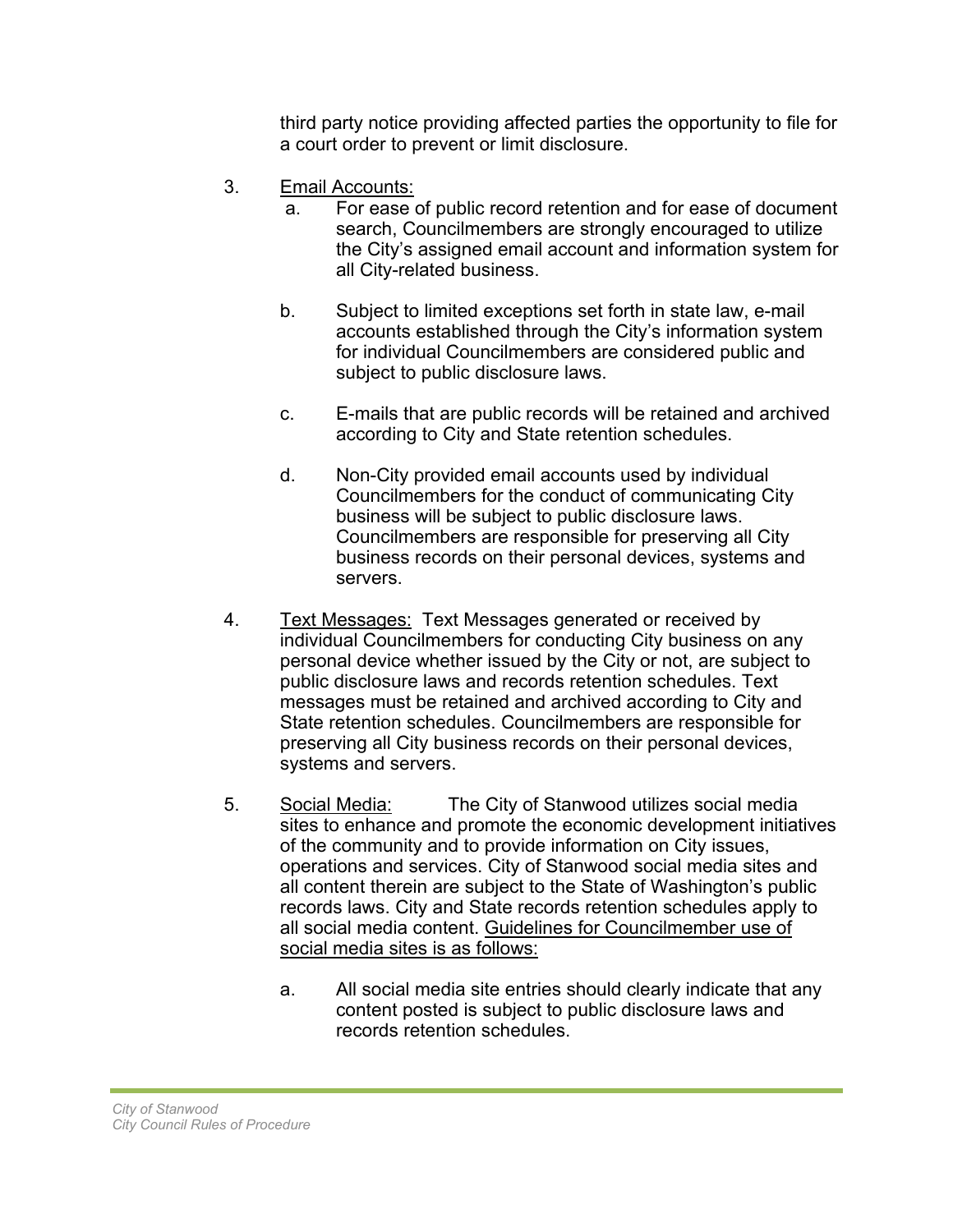- b. Unless the content is pre-authorized by the City Council, Councilmembers posting to any social media site, whether owned by the City or a private individual or organization social media sites, should be clear that the individual Councilmember is speaking for themselves and not on behalf of the City or the City Council.
- c. Information that has the potential to compromise the safety or security of the public or public systems should not be posted to social media sites.
- d. Anything that may be construed as harassment or disparagement of others based on race, national origin, sex, sexual orientation, age, disability, or religious or political beliefs will not be tolerated. This includes, but is not limited to sending threatening messages, slurs, obscenities, sexually explicit images, cartoons or messages.
- 7. Non-City issued Cell phones and other devices. Non-City issued cell phones and other devices, used by individual Councilmembers, for texting or receiving texts relating to City business, will require archiving of text messages and retention of records according to records retention schedules.
- 8. Records Requests/Inspection/Monitoring:
	- a. All Council members are required to work collaboratively with the City Clerk's Office for access to a personal or Cityissued electronic device when responding to a public records request.
	- b. The City needs to be able to respond to proper requests resulting from public records request and legal proceedings that call for electronically-stored evidence. Therefore, the City must, and does, maintain the right and the ability to access City provided electronics and City email accounts and to inspect and review any and all data recorded in those applications and files. Because the City reserves the right to obtain access to all electronic mail messages left on or transmitted over these applications, Councilmembers should not assume that such messages are private and confidential or that the City or its designated representatives will not have a need to access and review this information.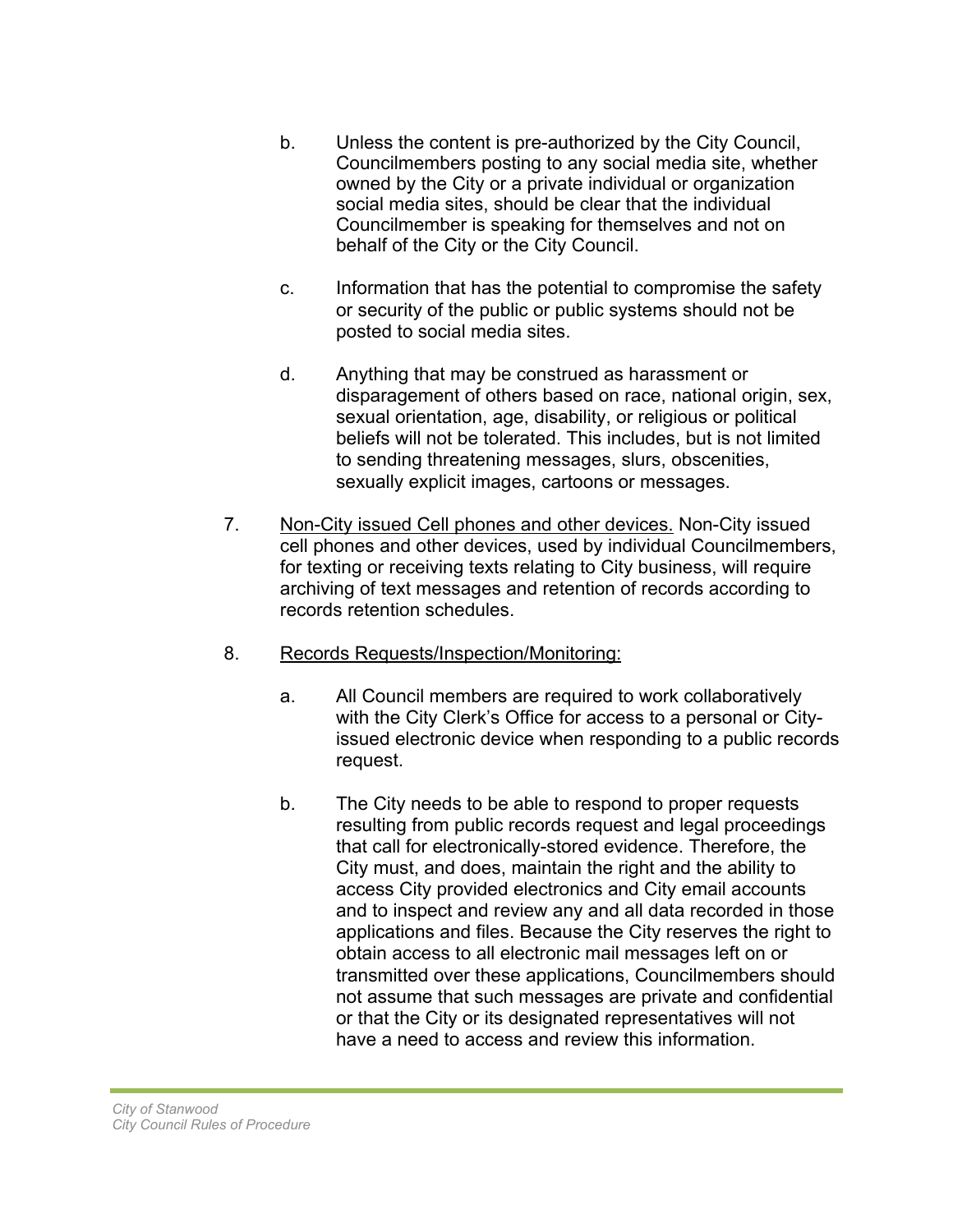- c. The City reserves the right to regularly monitor electronic mail messages, information and all documents. The City will inspect the contents of computers or electronic mail in the course of an investigation.
- 9. Executive Session. It is recommended that Councilmembers do not use electronic devices or transmit or receive electronic communications during executive sessions.
- B. The following is a list of prohibited uses of City communication applications or devices:
	- 1. Transmitting any material or messages in violation of Federal, State, Local law, Ordinance, Regulation or City policy.
	- 2. Distributing sensitive or confidential information, per RCW 42.23.070, Code of Ethics for Municipal Officers, Prohibited Acts.
	- 3. Distributing unauthorized broadcast messages, soliciting or proselytizing others for commercial ventures, religious or political causes, or other non-job related matters except as provided elsewhere in this policy.
	- 4. Accessing or distributing offensive or pornographic materials.
	- 5. Using City-provided electronic media and devices for personal use, to accomplish personal gain, or to manage a personal business.
	- 6. Downloading or distributing copyrighted materials not owned by the City, including software, photographs, or any other media except when authorized by the Mayor or City Administrator as it pertains to work related uses.
	- 7. Developing or distributing programs that are designed to infiltrate computer systems internally or externally (viruses) or intentionally disrupting network traffic or crashing the network and connected systems.
	- 8. Accessing or downloading any resource for which there is a fee without prior appropriate City Council authorization / approval and authorized by the Mayor or City Administrator.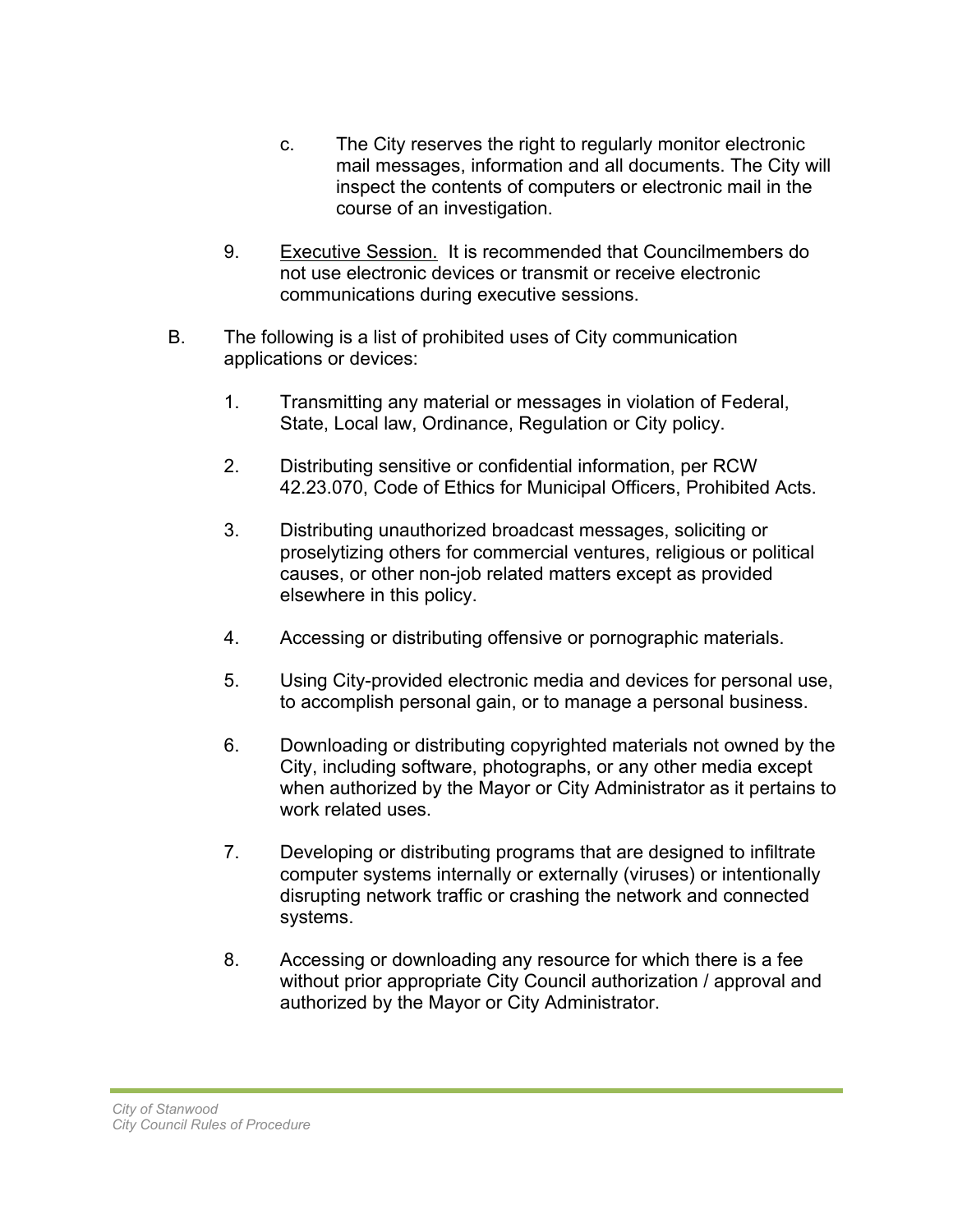- 9. Representing yourself as another user or employee, forging electronic mail messages, unauthorized access of others' files with no substantial business purpose, or vandalizing the data of another user.
- 10. Attempting to access any system, which Council member is not authorized to access (hacking).
- 11. Giving your user name and password to anyone, except the City Administrator or designee for any purpose.
- 12. Inappropriate use, which is deemed by the City Council Policy or City Policies to be a violation of the intended purpose of any electronic media.
- C. Councilmember Communications.
	- 1. All written communications, including letters and electronic messages, responding to citizens should be distributed to all other Councilmembers and the City Clerk. However, to prevent a violation of the Open Public Meetings Act and a "serial Council meeting" the Council members should not reply "all" or have communications with more than two other members of the Council body.
	- 2. The use of City letterhead by individual Councilmembers for communications to constituents or to other governmental entities shall not be allowed unless approved by Council majority.
	- 3. Within the text of correspondence from Councilmembers to constituents, governmental entities, and community organizations, the Councilmember should not characterize or attempt to describe the views and actions of other Councilmembers in order to ensure that those Councilmembers have an opportunity to characterize their own views and actions.
	- 5. Letters to the editor for publication in newspapers, magazines and electronic or Internet-based publications submitted by individual Councilmembers should not represent the Councilmember's personal views as those of the City or the City Council unless specifically directed to do so by the City Council.